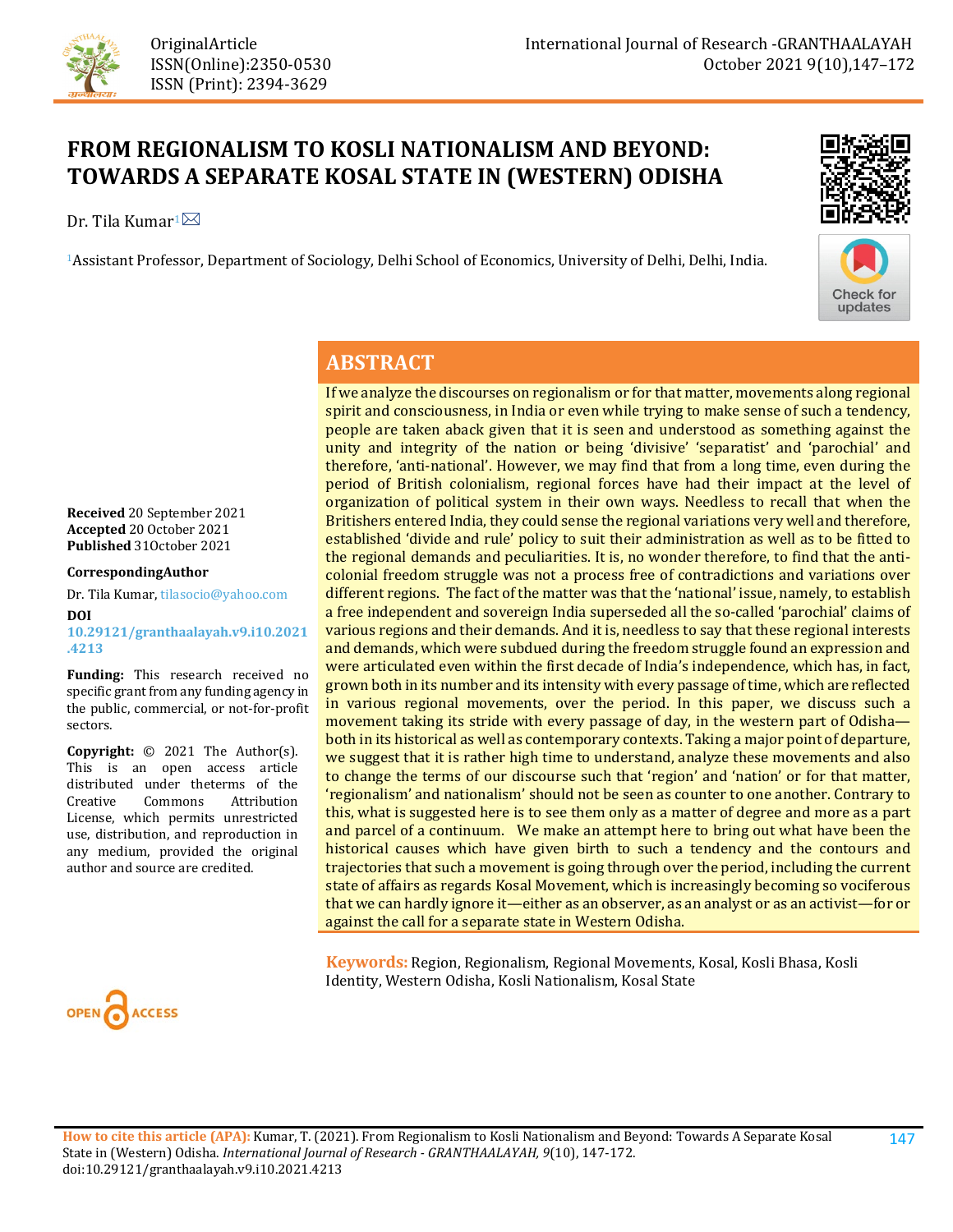## **1. INTRODUCTION**

### **The Discourses on Region, Regionalism and Sub-National Movements in India**

Ever since the history of India, its political system has displayed are silience to persist amidst several challenges which are indigenous to the system itself. And one of the major challenges that India has been facing especially since the first decade of her independence is that of 'regionalism' 'separatism' and 'secessionism'. Due to her unique diversities, India has been very often characterized as "one of the greatest geographical museums in the world, where cultural pluralities are manifested in all dimensions, where political behavior is strongly coloured by considerations of communal identification, and where there is a lack of integration among the masses all over the country…" [Majumdar and Singh \(1997\).](#page-19-0) 

If we try to analyze the discourses on regionalism in India or even while trying to make sense of such a tendency, we may find that from a long time, even during the period of British colonialism, regional forces have had their impact at the level of organization of political system in their own ways. Needless to recall that when the Britishers entered India, they could sense the regional variations very well and therefore, established 'divide and rule' policy to suit their administration as well as to be fitted to the regional demands and peculiarities. It is, no wonder therefore, to find that the anti-colonial freedom struggle was not a process free of contradictions and variations over different regions. The fact of the matter was that the 'national' issue, namely, to establish a free independent and sovereign India superseded all the parochial claims of various regions and their demands. And it is, needless to say that these regional interests and demands, which were subdued during the freedom struggle found an expression and were articulated even within the first decade of India's independence, which has, in fact, grown both in its number and its intensity with every passage of time, which are reflected in various regional movements, over the period, such as the Andhra movement for the Telugu speaking people, the Dravida movement in Tamil Nadu, the movements for creation of Jharkhand, Bodoland, Gorkhaland, the Khalistan agitation and the Punjabi Suba movement, the demand for separate Ladakh, the rise of Kashmiri militancy, insurgency in the North-East and several other movements demanding a separate state of their own in almost every nook and corner of the country, which need detailed studies in their own right.

Here we may bring in the significant contribution of Ramashray Roy, an ardent follower of Indian politics, democracy and development, who looks at the conflicting as well as complementary discourses of nationalism and regionalism specific to the Indian context. As [Roy \(1985\)](#page-22-0) opens up his debate, he underlines the fact that, "to many, nation-state constitutes the only, the terminal and by implication, perhaps the highest creative entity to serve as a framework of organizing and shaping political life in a country". But no sooner he adds that "the claim of the nation-state as the supreme symbol of people's socio-cultural identity as well as the only instrument of articulating and realizing their aspirations is however under heavy attack….it tends to overshadow all other identities insisting that every process, institution and attitude of its inhabitants ought to be fitted, one way or the other, to the state….it usually frustrates political and economic aspirations of the people…." (Ibid: 269). And it is, therefore, that the claim of region as a more appropriate context of political life and organization is advanced. Further, he explains that "region may in many cases reflect cultural identity of the people better and offer a more appropriate frame for planning and administration…. If the nation can and does superimpose on everything else the logic of its own primacy, so can and does region" (ibid: 269-270).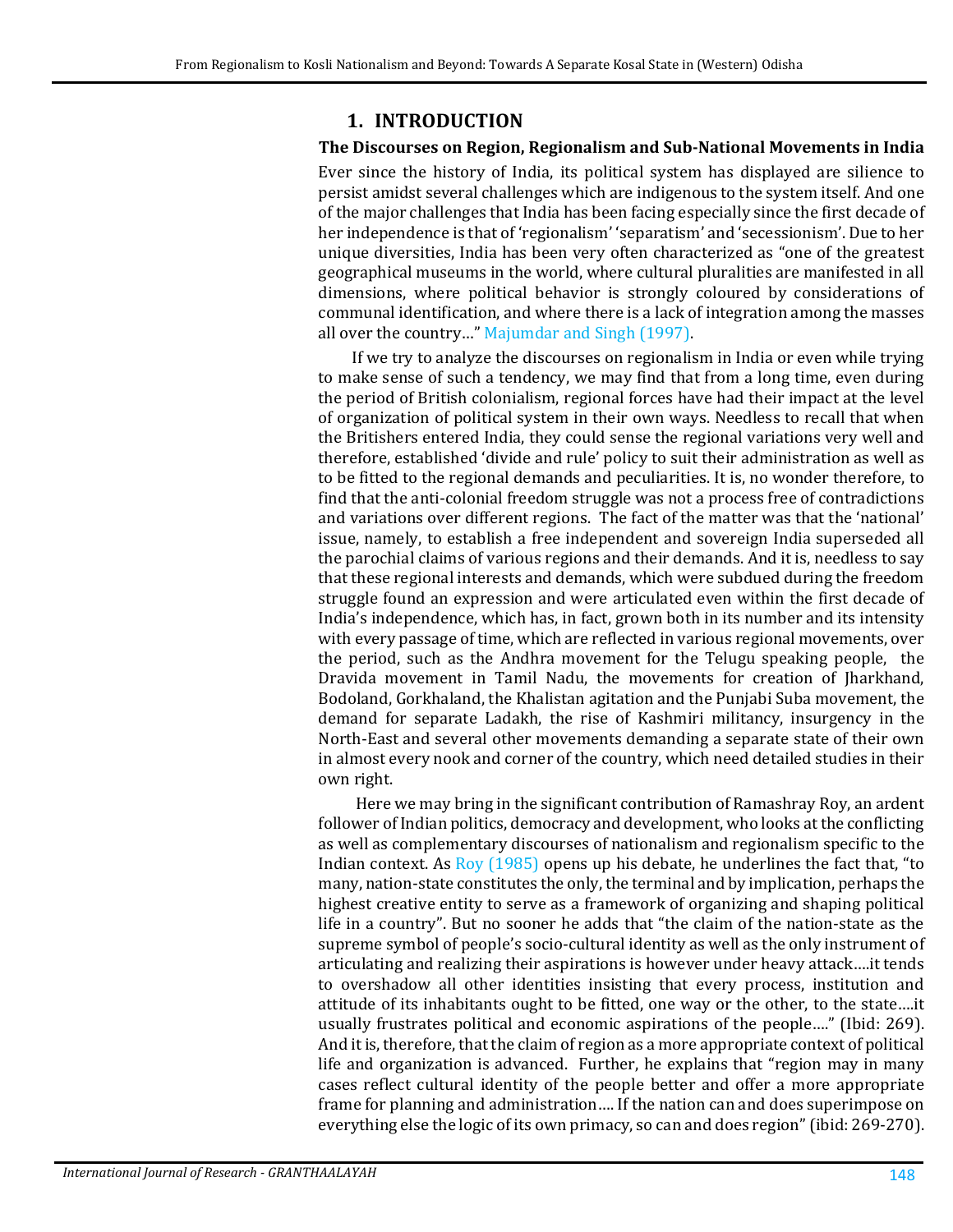Given such a tendency, the discourse of regionalism has been accorded a very negative connotation. Not only this, but it is important to note that despite regionalism being a major force moulding the nature and texture of Indian politics, much less attention has been paid to these movements and there is a conspicuous neglect of regional studies unlike studies on nationalism, communalism, casteism or for that matter, linguism. A[s Mathur \(1983\)](#page-19-1) reasons, "it is almost always operating in conjunction with other political forces and it is rare to come across examples of unalloyed regionalism….regionalism occurs, in real life, in varying mixtures with linguism and communalism and there are even examples of regionalism co-existing with casteism and in such cases, it becomes difficult to decide as to whether a given political phenomenon is to be considered under the title of regionalism or some other politically relevant social force, e.g., linguism". However, there are other kinds of alternative meanings implicit in regionalism. As a concept, regionalism suggests loyalty to one's region or regional patriotism. The root of regionalism goes to the idea of a 'region'. A 'region' etymologically refers to a homogenous area having physical as well as socio-cultural characteristics, which are distinct in their own ways from that of the neighbouring area.

Vora & Feldhaus go on to suggest that "a region is a mental construct. It is always a human product, whether the product of scholarship, political ideology, or daily life" (2006: 7). It is, therefore, that geographers, sociologists, economists, political scientists or for that matter, politicians divide a particular land into different regions, say on the basis of elevation, rainfall, flora and fauna, crops, types of clothing, means of livelihood or architectural style, language, script, family structure or voting patterns.

Here, we may discuss the way in which [Bernard \(1987\),](#page-16-0) an American anthropologist well-known for his historic works on colonial India, defines "region" — 'subjectively' as well as 'objectively' and distinguishes several kinds of regions on the basis of different terms. He conceptualizes regions and regionalism to involve variables like the historic, linguistic, cultural, social-structural and so forth (ibid: 102). Thus, he categorizes a 'historical region' as one in which there are sacred myths and symbols relating the history of the region to its past, while a 'linguistic region' shares a standardized form of language which is usually identified with the educated groups, or a 'cultural region' can be conceptualized as that which shares cultural traits and patterned behavior among the common people (ibid: 103). He also conceptualizes a 'structural region' in which there are groups of associated structural variables which differentiate one structural area from another (ibid: 104). Although Cohn classifies these different types of regions, he suggests that these variable overlaps and because of this, cannot be put into water tight compartments. Similarly, he as well conceptualizes 'regionalism' as "the conscious or unconscious development of symbols, behaviours, and movements which will mark off groups with some geographic boundary from others in other regions for political, economic, or cultural ends" (ibid: 119). Further, he rightly asserts that "the study of regions and regionalism is a healthy corrective to the earlier concerns of historians that excluded this study from Indian history and society" (130). So, what we learn from these competing discourses on regionalism is that it is a multidimensional phenomenon and that it is created and nourished by human minds and emotions, especially by the regional elites of a particular region, which on the one hand, brings in regional consciousness among the people of the region and unifies them so as to achieve their regional interests and demands. On the other hand, it clearly marks them off from those who do not share their language, culture etc and are considered as the "Others'.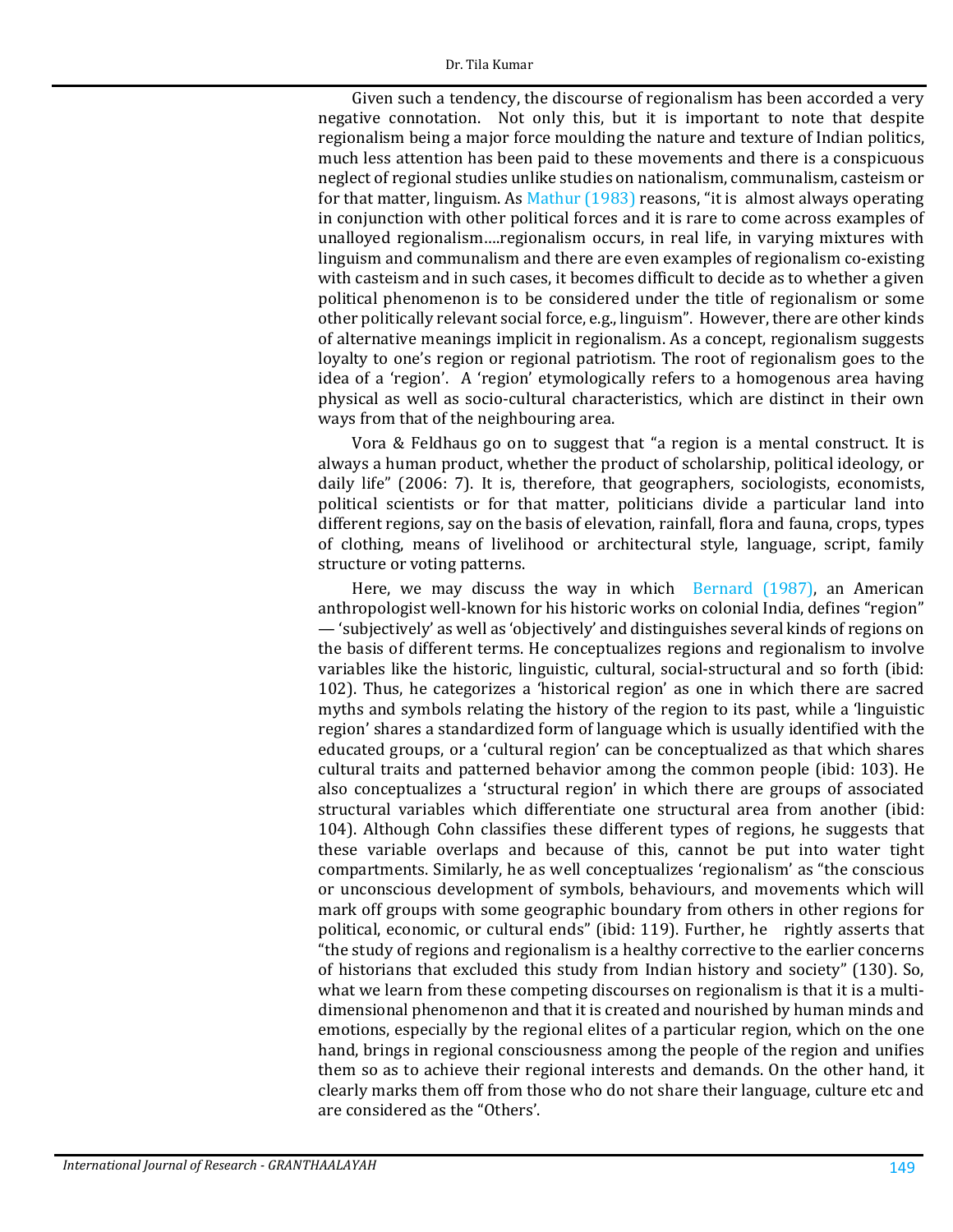If we map out the literature on 'region' and 'regionalism' in India, it comes to the fore that analyses by social scientists in different disciplines such as history, geography, sociology, politics or economics, have not successfully provided a holistic understanding of these vexed issues while trying to make sense of a region and its regionalism. As Jayadev and Vakulabharanam (2017: 41) underline, the concept of 'region' could be seen in its manifestations at least in three multiple scales such as a) sub-national or provincial b) national and c) supranational, for e.g., the South Asia as a region. However, as they point out, "analysts have largely used either the national scale or the subnational, regional scale but rarely, both these scales. Either the nation manifests itself in a region or a particular region stands in for the nation. The conceptualization of the region and an examination of the dialectical relationship between the nation and the region have not received adequate attention so far" (ibid: 41).

Also, it is noteworthy to mention here as Kaviraj (2017: 56) emphasizes that "the concept of region does not exist on the material ground of space". Rather, "it is a concept and exists historically and, like any other social concept, is subject to the basic rules of historicity" (ibid: 56). Kaviraj goes on further to explain that "concepts like "nation" and "region" are historical in two clear senses. In the first sense, we can, the moment we expand the temporal span of attention, see that these concepts are referentially unstable/dynamic and have changed through historical processes like state formation, economic change, cultural configurations etc. These are also historical in the second sense, in that these are formed by contingent epistemic processes, that is, through highly specific ways in which intellectuals or social agents<br>have epistemically formed these concepts by actual determinable have epistemically formed these concepts by actual determinable epistemic/cognitive moves that we can study" (ibid: 56). And it is, therefore, always legitimate to ask when and why a region came into existence, and what people were doing with it and to themselves in devising a concept exactly like that. Furthermore, we may recall here the way [Foucault \(1980\)](#page-17-0) emphasizes that certain metaphors are equally geographical and strategic, which is only natural since geography grew up in the shadow of the military. Accordingly, for Foucault, "a circulation of notions can be observed between geographical and strategic discourses in such a way that the region of the geographers is the military region (from regere, to command), a province is a conquered territory (from vincere), Field invokes the battlefield" (ibid: 69). Further, he notes that spatial metaphors help us locate the relations between power and knowledge. In the words of Foucault, "Region, a politico-strategic term is an indication of how the military and the administration actually come to inscribe themselves both on a material soil and within forms of discourse…. The use of spatial metaphors helps one to grasp precisely the points at which discourses are transformed in, through and on the basis of relations of power" (ibid: 69).

Against such a backdrop, we aim now to uncover the layers along which western Odisha or Paschimanchal or the historic region called Kosal, as is being (re)imagined by the leaders and activists of the ensuing Kosal movement, has a definitive historical mooring of constituting or imagining itself as a unique 'region' having its multi-layered distinctiveness vis-à-vis that of the coastal part of Odisha and how gradually it has given birth to 'regional consciousness' and spirit of 'regionalism' among the people of the region, over the period and how did they graduate from a so-called "separatist" and "divisive" "regional outfits" to a more and more of "nationalist" crusaders fighting and forging a "nationalist spirit" in the region for the cause of their Mother land and Mother Tongue while contesting and negotiating with the Odishan Government a la dominant Coastal Others .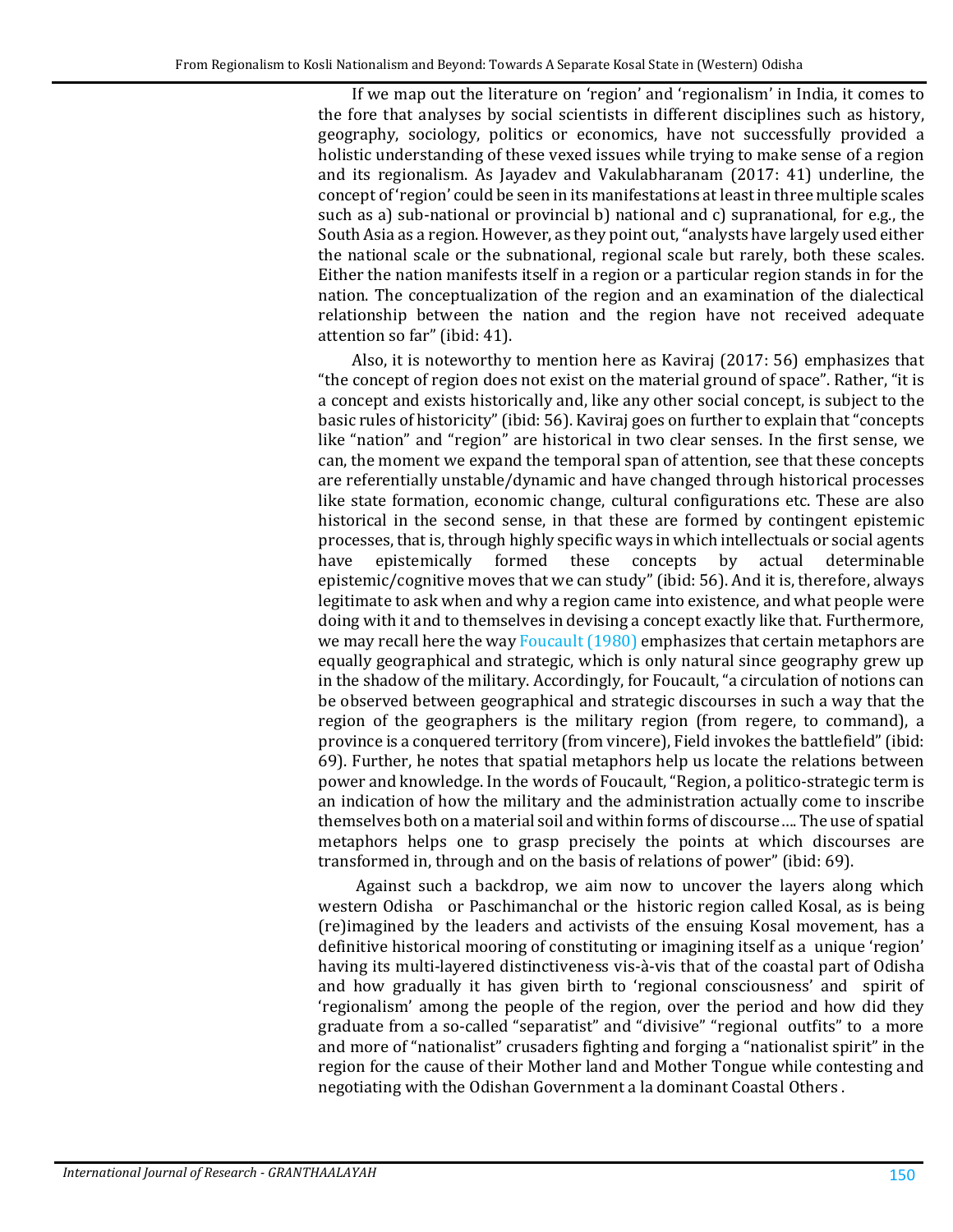#### **The Roots of Regionalism in Western Odisha**

Like many historic regional movements in various parts of the country, Odisha as well has its own share of stories with regard to regionalism, separatism and subnational upsurge from time to time. When we scan the pages of its political history, we come across numerous factors which have accounted for the growth of regional consciousness and the emergence of regionalism, especially in the western part of the State. If we go to the root of such a tendency in the region, we find that the trajectories of such a move could be seen both in the colonial as well as in the postindependent periods. Although we do not have so far, any substantial research and studies on these aspects, except some tangential passing references or at best some conjectural anecdotes and analyses, and that each of these factors, in themselves would be liable for series of publications and multiple volumes, I hasten not to engage with these factors in any great length here. Suffice it to mention here that among many of these factors, there are some which are most prominent and historic. For instance, one of the earliest articulations of regional consciousness in the region could be seen in the form of the resistance by the Rajas of Patna, Sonepur and Kalahandi at the time of the merger of princely states with that of the Orissa Province during 1940s-50s. As is well-known, Hare Krushna Mahatab, the then premier of Orissa and the so-called architect of Modern Province of Orissa, made frantic political efforts to work out a "Greater Orissa" including the amalgamation of all the princely states. But Rajendra Narayan Singh Deo, the then Patna Maharajaa not only Opposed Mahatab's move but exposed the dangers of the merger and illintentions of Mahatab and the Orissan government and mobilized all other rulers from the region and fought tirelessly for their separate political identity.

Another significant factor which added fuel to fire and ignited the spirit of regionalism in the region was the formation of Ganatantra Parishad in 1950 as a radical regional political outfit, again led and mobilized by Maharajaa R. N. Singh Deo. Although reasons for such a move are galore, given that the merger reduced their status equal to that of the commoners without any power and privilege, the creation of such a party was justified on the ground that it was only for the sake of the people and the region that the Party had come and specially to champion the cause of the toiling masses given that there was popular discontent against the Congress misrule in the region. This, in fact, accentuated regional animosity further and exposed the growing regional disparities in the state and awakened among the people of the region with a sense of inflicted injustice and a spirit of hostility. The party criticized further the Orissan government ruled by Congress for its stepmotherly attitude towards Western Orissa and promised to take immediate steps for the overall development of the region.

The third major factor which furthered regional consciousness and regionalism in the minds of people in the region was the Hirakud Dam project, which is also wellknown as one of the longest earthen dams in the world, which is about 5 Kilo Metres in length, built across the Mahanadi River, in Sambalpur district, as one of the first major multipurpose river valley projects of independent India. It is held that the main objective of building the dam was to control the flood water of the river in and around Cuttack. From the very inception of the Project, i.e., when the foundation stone was laid in 1946, the people of Western Orissa doubted the intention of the Government of Orissa and resisted tooth and nail and it resulted in mass agitation for quite a long period, which still continues even today. The construction of the dam, which is said to have submerged more than hundred villages and their fertile land, the subsequent human sufferings of the dam oustees and the affected population across so many generations -- have accentuated the long-standing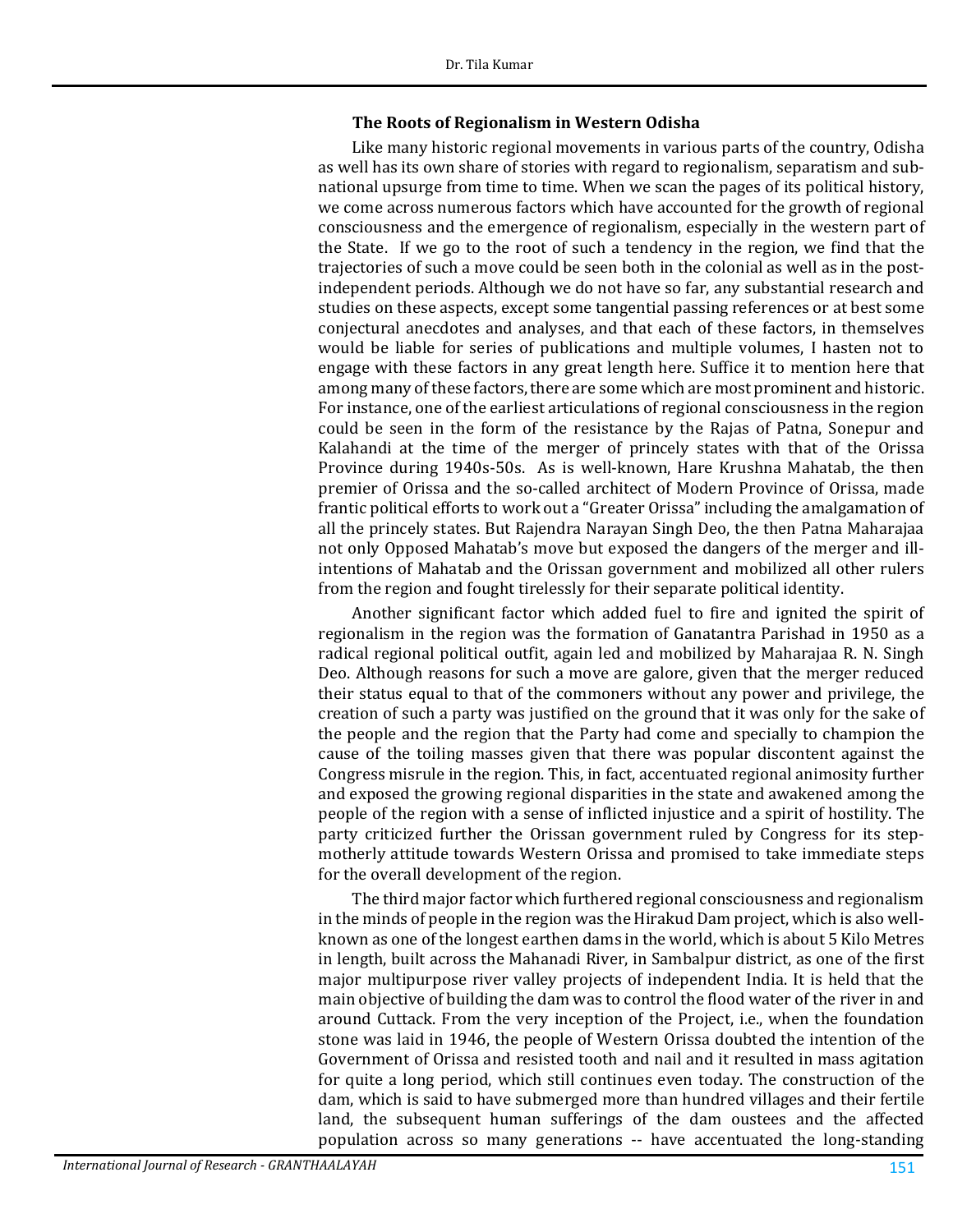animosity and differences between the coastal and the western Orissa, given that many of the positive benefits of the project has largely accrued to the kataki people (a term colloquially referring to the entire coastal districts such as the undivided Cuttack, Puri and Balasore), whereas the people of the region suffered huge loss in terms of thousands of acres of fertile cultivable land, displacement without proper rehabilitation, uprooting of their culture and community life, and of course, the way the project arrived upon them as something which was biased and as a burden from the government without any concern for their needs, wishes and aspirations.

Another factor which added fuel to fire in raising the spirit of regional consciousness and regional divide in the State was the setting up of the Rourkela Steel Plant during 1950s-60s. In 1954, the Government of India decided to set up this huge plant at Rourkela in the Sundergarh district, which is mostly tribal inhabited. When land was getting acquired for this plant it is said to have uprooted about 3000 households from more than 30 villages and that 70% of these displaced people were tribals, who were neither taken into confidence while parting with their valuable lands nor were they rehabilitated and resettled. The promises which were made to them such as 'land for land and house for house' was hardly fulfilled. Also, due to their low level of literacy and education, hardly any of these people could get any suitable employment in the Plant. Thus, it brought to the fore the everyday conflict between the 'outsiders' and the 'native' people, who were exploited, marginalized and humiliated. Ganatantra Parishad, the radical political outfit of the region, which was also the main opposition party, at that time, took up the cause and staged number of hungers strikes outside the State Assembly. Even after so many decades these people's injustice is yet to be mitigated. So along with the thousands of people who were displaced by the Hirakud project, the people who were displaced due to Rourkela Steel Plant could feel with surety that the Orissan government was not at all concerned about them and their welfare and this became subsequently a bone of contention between the people of the region vis-à-vis the government which was controlled, regulated and managed by the coastal Orissa.

The fifth major breakthrough that galvanized regional spirit and regional conflict in the minds of the people in the region was the Gandhamardan Movement or BALCO Agitation. More as a continuum of the innumerous environmental movements in the country which rose to their prominence during the 1970s-80s, the story of this movement brings out the story of people of the region who were most vocal not only for their own selves, the survival of their life and livelihood but perhaps one of the longest running environmental movements for protecting and preserving the Gandhamardan hills, its rich biodiversity, priceless ecosystem and in pursuit of sustainable development. Gandhamardan Hills, which is well-known not only for abundant gift of nature in the form of its flora and fauna, world-class mineral deposits and priceless medicinal plants, but it has also a rich cultural history since the mythical and ancient past. Gandha Mardan Hills lies amidst Balangir, Bargarh and Nuapada districts of Western Odisha, covering about 20,000 hectares of reserved forest land. The Hill range is also considered too sacred and a pilgrimage centre not only for the people of the region but also for people from adjoining states like Chhattisgarh and Madhya Pradesh especially for the two major entry points which are conjoined by Nrusinghanath temple in the North and Harishankar temple and falls on the South. Legend goes that this is the same mountain range during the Ramayana age, from where Lord Hanuman is said to have taken the bisalyakarani, a medicinal plant to bring back life into Lakshman, who got unconscious during the battle of Ram and Ravana. Also, it is historic in more than one way, which has been so graphically well-documented by the Chinese traveller Hiuen Tsang, who visited India including this region during 7th century and suggests how important a major seat of Buddhism schooled by Nagarjuna flourished here. The rich bio-diversity of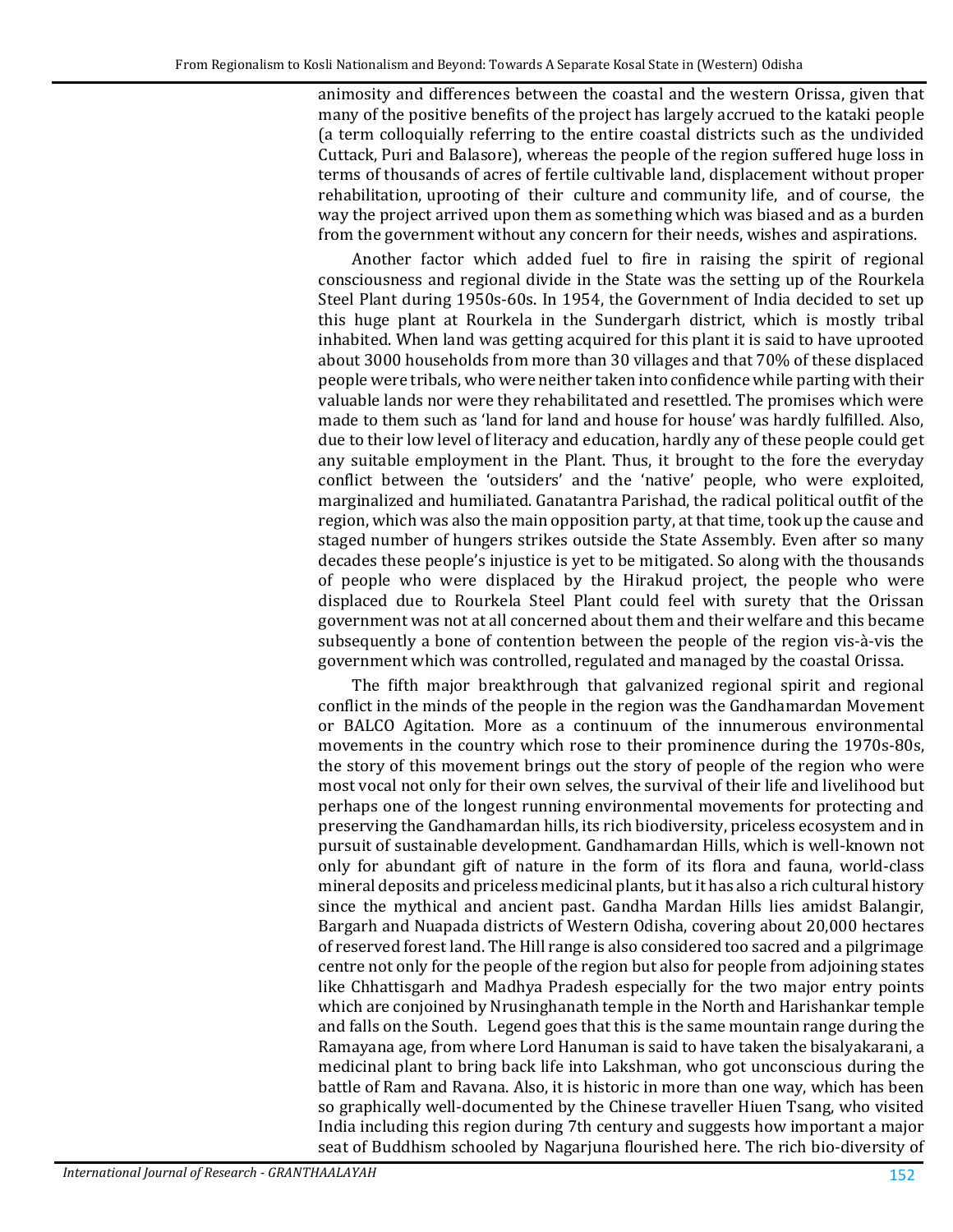this area has also attracted innumerous scientists and botanists ever since the British period, who have so elegantly talked about hundreds and thousands of varieties of unique and life-saving medicinal plants in the area. However, there was a jolt to the conscience of the people in the region when in the 1980s the government of Orissa was selling the hills to a private company Bharat Aluminium Company (BALCO) for mining Bauxite and other minerals. When the then Chief Minister Janaki Ballabh Patnaik came to lay the foundation stone for the same, people of the region mobilized themselves and resisted tooth and nail against such a conspiracy of the Orissan government. It gradually resulted in violence of worst kind when more than dozens of people were seriously injured and two dozen of vehicles were burnt down. The movement gained its tempo despite all threats by the State government and marked a historic move as one of the earliest environmental movements in the country to have successfully thwarted the collusion of the government and that of the Company. Even today, one can see the spirit and resonance of the movement in the region whenever there is any such news of taking over of the hills for its exploitation. And this was undoubtedly one of the major factors, which brought together the people of the region against the Orissan government and gave impetus to the regional consciousness and regional conflict in the state.

And not to forget the recurrent drought, famine and poverty in the region, which in fact, rose to prominence and became a matter of public outcry world over during the 1980s and 90s thanks to the attention paid by not only national media but also global media such as the British Broadcasting Corporation (BBC), which showed unbelievable and untold miseries of poverty, backwardness and underdevelopment in the region including that of starvation deaths and childselling and opened up a new chapter of the very ill-famous "Kalahandi syndrome" which put a Big Question mark on Development, Democracy and Basic Human Rights not only in the state but all over the country. This resulted not only in recurrent visits of so many Ministers including the then Prime Minister Mr. Rajiv Gandhi to one of the poorest and unheard-of villages in Kalahandi and Balangir but the saga of Kalahandi brought the people of the region in confrontation with the Orissan government in its worst possible ways. Whereas the whole world was trying its best to make sense of the whole situation and developmental aids were flowing to the region from all over the country and the world, the State government and its Bureaucracy were in a denial mood not to accept any such story and rather criminalized and threatened to those who were trying to "create and sell" such stories. There were Public Interest Litigations filed with regard to these cases of starvation deaths and child-selling in the region, Human Rights Commission set up Special Committee and Special Benches for hearing of the issues and exposed the callousness, insensitivity and inhumane attitudes of the State government. This in fact, brought to the fore, how despite resistance on the part of the people of the region, they were forced to be part of the Orissan state but far from the promises made by the government, of keeping the development and welfare of the people of the region, it has rather betrayed. Questions were thus, asked about the ill-intention of the state government which suggested that the government led by people of coastal belt was showing step-motherly attitudes towards the people of the region and was interested only in the development of coastal Orissa and that although the region was more than equally contributing to the State exchequer, they were hardly getting any benefit from the state policies and provisions. In fact, the Report presented by the Prafulla Ghadei Committee in 1994 also so graphically showed and substantiated how there was a clear-cut divide in terms of developmental indicators such that all the "Backward" and "Most Backward" Blocks belonged to the undivided Kalahandi, Balangir and Koraput districts whereas all the "Developed" Blocks came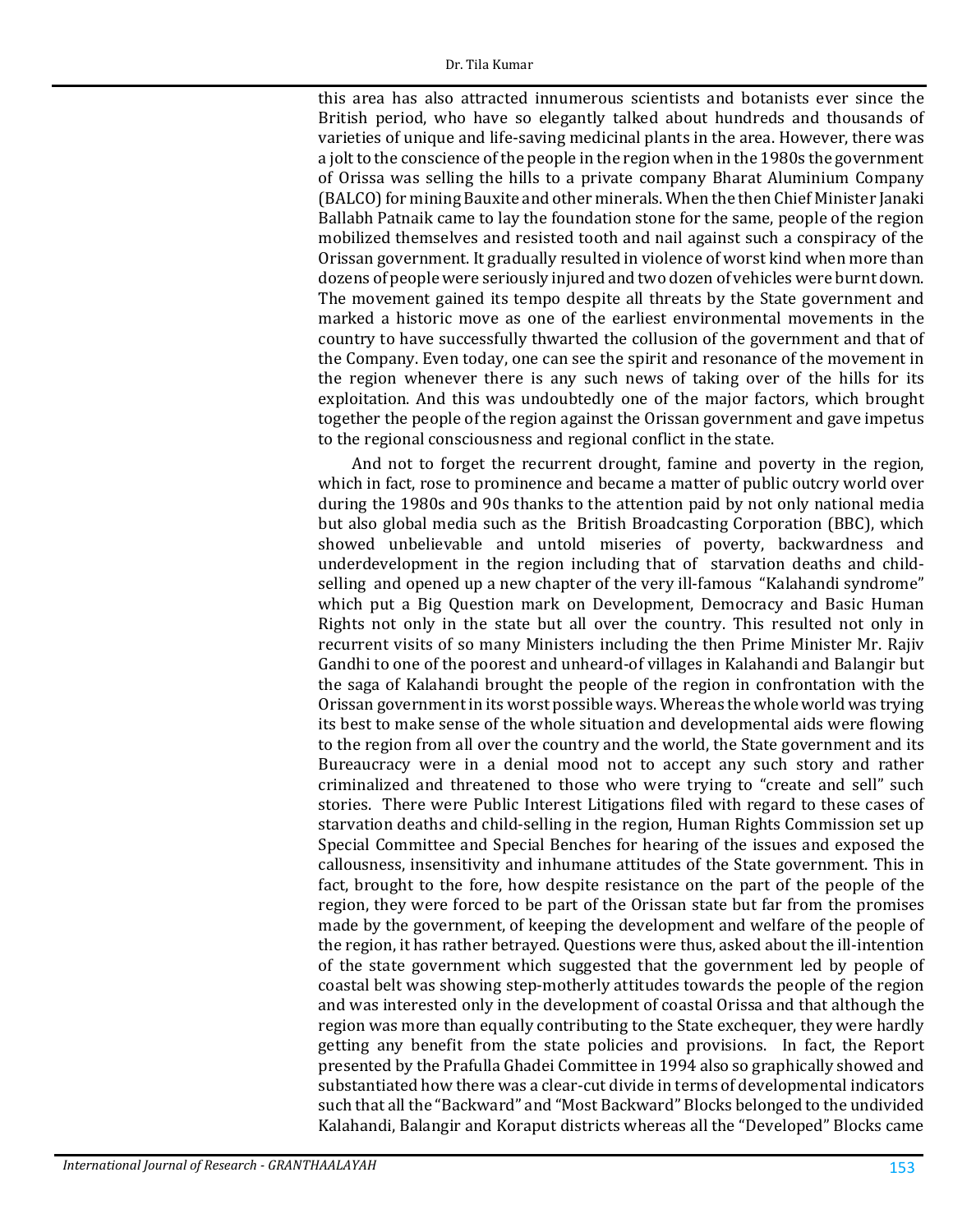only from coastal Orissa. Thus, was spurred the consciousness of "regional divide" in the state and the seed of separatism was sown in the region only as the only alternative to usher in the development of the region and guarantee welfare of people of the region.

 And above all, the attitudinal conflicts between people of coastal Odisha vis-àvis western Odisha, which is, in fact, growing over the period, have contributed significantly to the growth of regionalism and regional politics in western Odisha. Besides that, this regional identity is strongly grounded on a distinct historical, cultural, political, economic and linguistic root. The accumulated effects of all these cleavages carried forward by the sense of exploitation, deprivation and domination have given birth to acute regional consciousness, nay Kosli Nationalism, and finally giving birth to the demand for a separate Kosal state of their own.

#### **Discrimination, Marginalization and Humiliation: History, Culture, Language and Literature of Western Odisha**

As has already been discussed at length in my earlier papers on 'Situating Kosal Region in Historical Perspective' (Kumar, 2020) and on 'Rethinking Kosli Identity' (2018), western Odisha or the entire Kosal region had a rich cultural heritage and history of its own. Moreover, as Dr. Dola Gobind Bishi, one of the pioneers of the movement elaborated during our interview on 25th March 2017 that the history and culture of Kosal or western Odisha is very unique and different from that of Odisha. He says that the territory of the current state of Odisha is comprised of 50% Kosal, 30% Utkala and 20% Kalinga and that Kosal was, until the merger of princely states, not a part of Odisha. Further, he explains that even during the Kalinga war by King Ashoka, we were not the ones defeated by King Ashoka, which has been recorded by King Ashoka himself that although he conquered a large part of the territory in Odisha, he could not win the Atabika janapada, which expanded from Sambalpur to Kalahandi and Koraput. So, Dr. Bishi insists why people of Kosal should not share the defeated history of Kalinga. So, when Biju Patnaik gave a proposal to name Odisha as Kalinga, there were protests by people of the region including Pandit Prayag Datta Joshi and Dr. Dola Gobind Bishi.

The archaeological excavation at sites such as Asurgarh and Maraguda valley represent one of the best planned township and commercial centres in their heydays. The temples of the region such as Ranipur Jharial, Indralath brick temple, the stellate brick temple of Patalesvara at Budhikomna, the Kosaleswari temple at Baidyanath, the leaning temple of Huma, reflect a unique Kosli style of architecture. The cave paintings of Nrusinghanath, Guda Handi and Vikram Khol take the history of the region to pre-historic times. However, the official or the standard text books on history and culture of Odisha do not say anything about such historic monuments, despite that some of the world-famous historians such as Charles Fabri and Vidya Dehejia have been attracted by them and have written volumes on them. There has been a discontentment among people in the region whomsoever I talked to during the field work that had these monuments been located in coastal part of Odisha, they could have been protected and promoted much more in bigger way than the temples of Bhubaneswar, Konark or Puri. Many people complained that although the State Archaeological Survey has already taken up these monuments, they hardly are taken care of. Their historical importance is hardly taught in the official text books on Odishan history and culture and they hardly find their place in the tourism map of the state. Rather, they are marginalized under the domination of coastal conspiracy rather than being appreciated.

Likewise, as has already been pointed out, the language spoken by people in western Odisha is very different from that spoken by people of coastal Odisha. The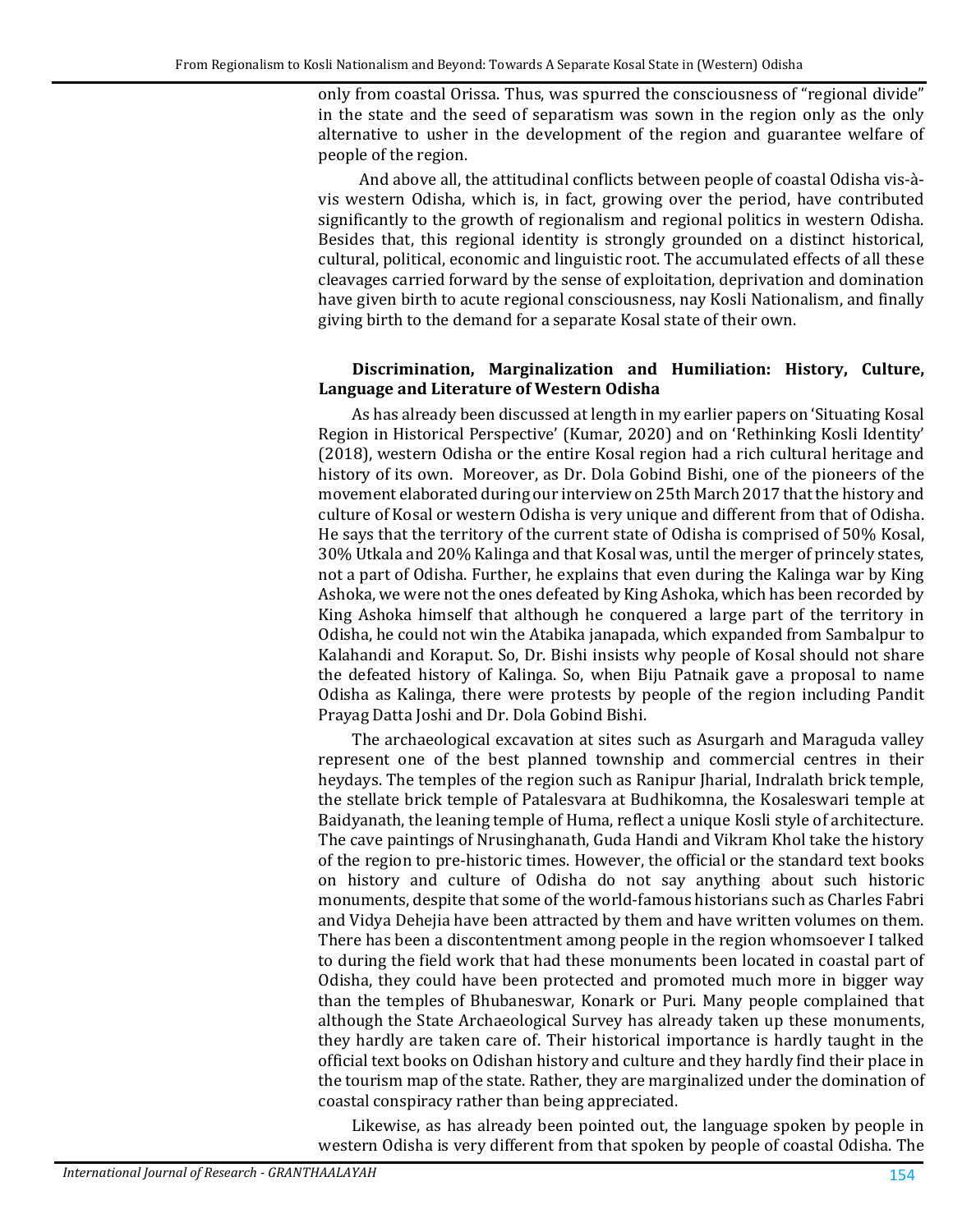state of Orissa, many pointed out, was created due to the language movement, which was to unify all the Oriya speaking people who were living in Central Provinces, Bengal Presidency and Madras Presidency. The language agitation was also against the imposition of Bengali or Hindi language over the people of Orissa. However, people of western Odisha realize that the same kind of domination has been applied to their language, literature and culture. The activists of Kosli language movement have been producing volumes of literature including on grammar, syntax etc and trying to prove that Kosli or Sambalpuri language stands a a distinct language in itself. On the other hand, the people in coastal Odisha look down upon the writings in Kosli language and one can hardly find books, journals and magazines written in Kosli language in any bookshop in coastal part of Odisha. As a consequence, the regional consciousness among the people of western Odisha is increasingly giving way to polarization and extreme kind of regionalism. One may add here that there were outbursts on both the sides once when the Chief Minister had recommended Kosli/Sambalpuri language to be included in the 8th Schedule of the Constitution. One prominent Oriya linguist Prof. Debi Prasanna Patnaik wrote a very reactionary article accusing the proponents of Kosli language movement as 'divisive' and 'separatists' and warned the Chief Minister and the State government not to fall prey to the pressure of these people, which will be 'suicidal' in its consequences for the state and the socio-cultural fabric of Odisha. This was followed by several rejoinders by the supporters and activists of Kosli language movement. There was also hue and cry in the entire state when the song 'Bande Utkala Janani' was proposed to be the official anthem of the state. People of western Odisha protested against such a move and asked about what happens to 2 crore people of western Odisha who did not belong to Utkala but to Kosal. Thus, one can see that the tendency towards regionalization could be seen almost in every kind of debates and discourses going on for so many decades, which is, in fact, gaining in its strength with every passage of day and night.

Some other issues which have also polarized regional consciousness in the region are some of the unresolved issues with regard to fulfill the development needs of the region. Recently when the government of Odisha has been trying to work for vision-2020 or to celebrate the centenary year of formation of Orissa with vision-2036, questions have been raised by people of western Odisha what has happened to the development promises of so many governments about prosperity of western Odisha? Why there is still absolute poverty in the region and the distress migration from the region is, in fact, growing day by day and there are reports about farmers suicide almost every year from the region. Add to it, questions have also been raised about ensuring good education and basic health services to people in the region. Particularly, they have been arguing that the huge percentage of dropout rate in the region is due to the fact that the medium of instruction is not Kosli but an alien language, which becomes very difficult to grasp from early childhood for millions of children in western Odisha. Also, the coastal government's apathy was questioned when one tribal Dana Majhi from Kalahandi was compelled to carry the dead body of his wife because he had no money to pay for the van. It was highly discussed all over the country including in foreign media and was a bone of contention for all the medical facilities advertized by the state government, although people in the western Odisha were denied even the basic health facilities. They further accuse that although crores of revenues are contributed by western Odisha due to their rich natural, forest and mineral resources the state expenditure on the region is very dismal. It has also been pointed out by many that the Western Odisha Development Council which is meant for the people of western Odisha is located in coastal city of Bhubaneswar, due to which people are neither aware of the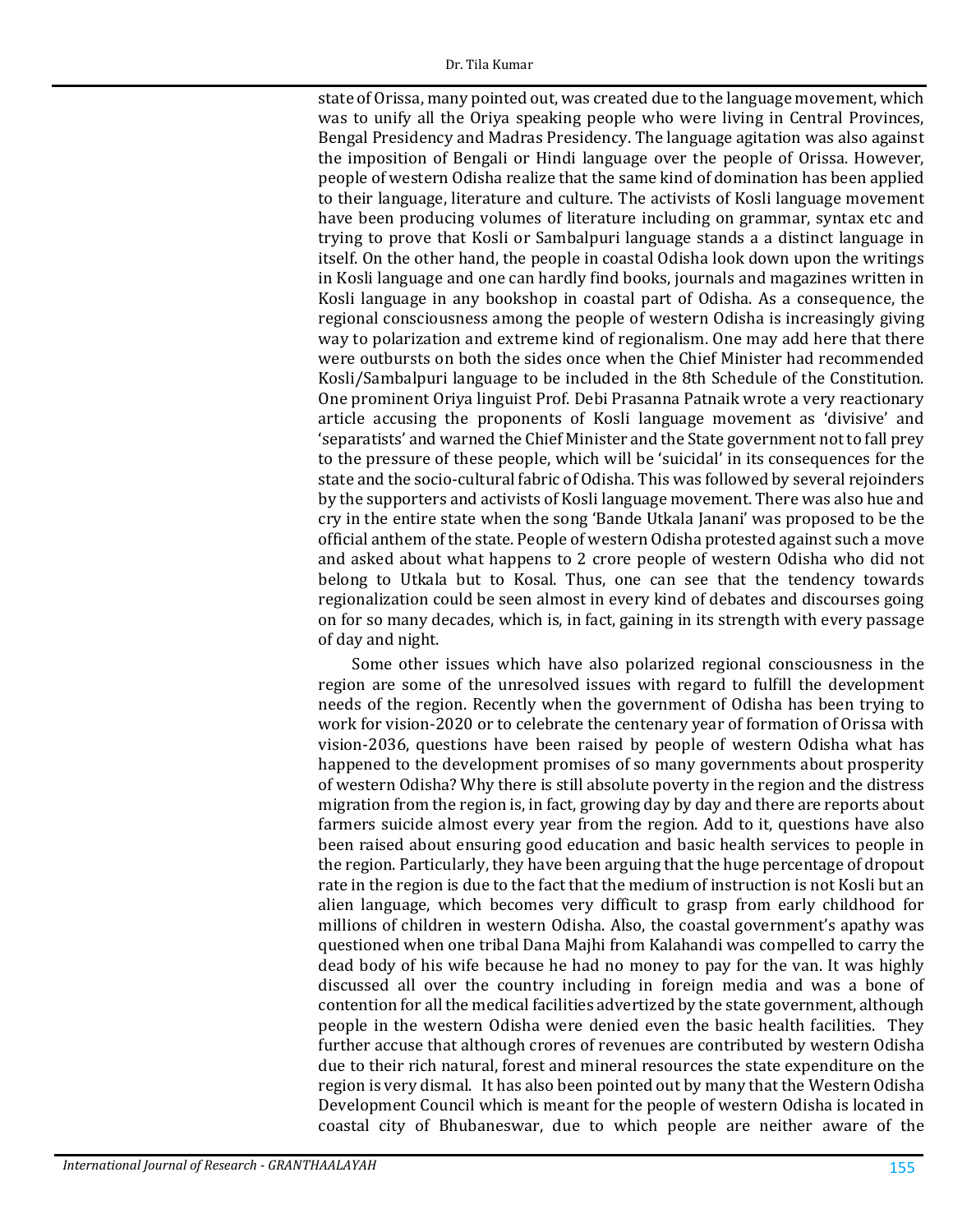provisions of the Council nor are they able to avail of the schemes of the Council. There is a demand for immediately shifting the Office of the Council to somewhere in western part of the state.

There has also been a demand for since long for a Bench of Odisha High Court to be established in western Odisha. The Bar Association of all lawyers of western Odisha underlines the fact that millions of people in the region are denied justice because they can hardly visit the court on a regular basis which is 400 Kilo Meters away. So, there have been several dharnas, strikes, hartals and numbers of memoranda have been submitted to concerned authorities. Also, recently, when Cyclones have been regular features in coastal part of Odisha, which has been destroying thousands of crores of government properties, which are taxpayer's money, people in the western Odisha have been giving proposals to shift all the government administration of the state to western part of Odisha, which is quite stable and prone to any such kinds of natural disasters. So, one can see that the people of western Odisha are now raising their voice against any kind of insult, injustice or exploitation and domination by their coast counterpart including the State Government.

### **Politics of Development vis-à-vis Developmental Politics in (western) Odisha**

The fact that western Odisha has been an epitome of poverty, backwardness and underdevelopment has been well recognized by several researchers and more so also by several reports prepared by so many Commissions and Committees both at the State level as well as at the Centre. Its chronic poverty is yet to be ameliorated. Nor the promises made by hundreds of anti-poverty measures implemented for so many decades have successfully delivered true development in the region. It is against such a realization that some dedicated developmental projects have been initiated both by the Centre as well as by the State to usher in development and to minimize the regional imbalance and disparities, such as the KBK Project and the Western Odisha Development Council specifically to take care of the needs of the region. Below, we look at these two Developmental Projects and whether and to what extent, they have been really serving the interests of the people of the region.

#### **KBK Long Term Action Plan**

Chronic poverty and conspicuous underdevelopment and backwardness of western Odisha have been a cause of concern for the state government as well as the government of India. It is, therefore, that way back in 1993, the Government of Orissa brought out a Resolution establishing a Steering Committee of Special Project to develop and implement different plans and programmes in this region. It was realized that sustainable economic development of these areas requires a holistic approach and adoption of a comprehensive and integrated strategy. This subsequently gave birth to a Long -Term Action Plan for the now very ill-famous Kalahandi, Balangir and Koraput (KBK) districts which was formally launched by Prime Minister P. V Narasimha Rao on 18th August 1995. The Plan was formulated with two principal objectives in view: 1) drought proofing, and 2) poverty alleviation and comprehensive development. However, a meager allocation of 20. 49 crores were sanctioned for this and it did not take off due to non-availabilty of sufficient funds.

A revised Long Term Action Plan for the KBK districts was submitted to Government of India in 1998 on their advice. This project envisaged "an integrated approach for speeding up the socio-economic development of the said region by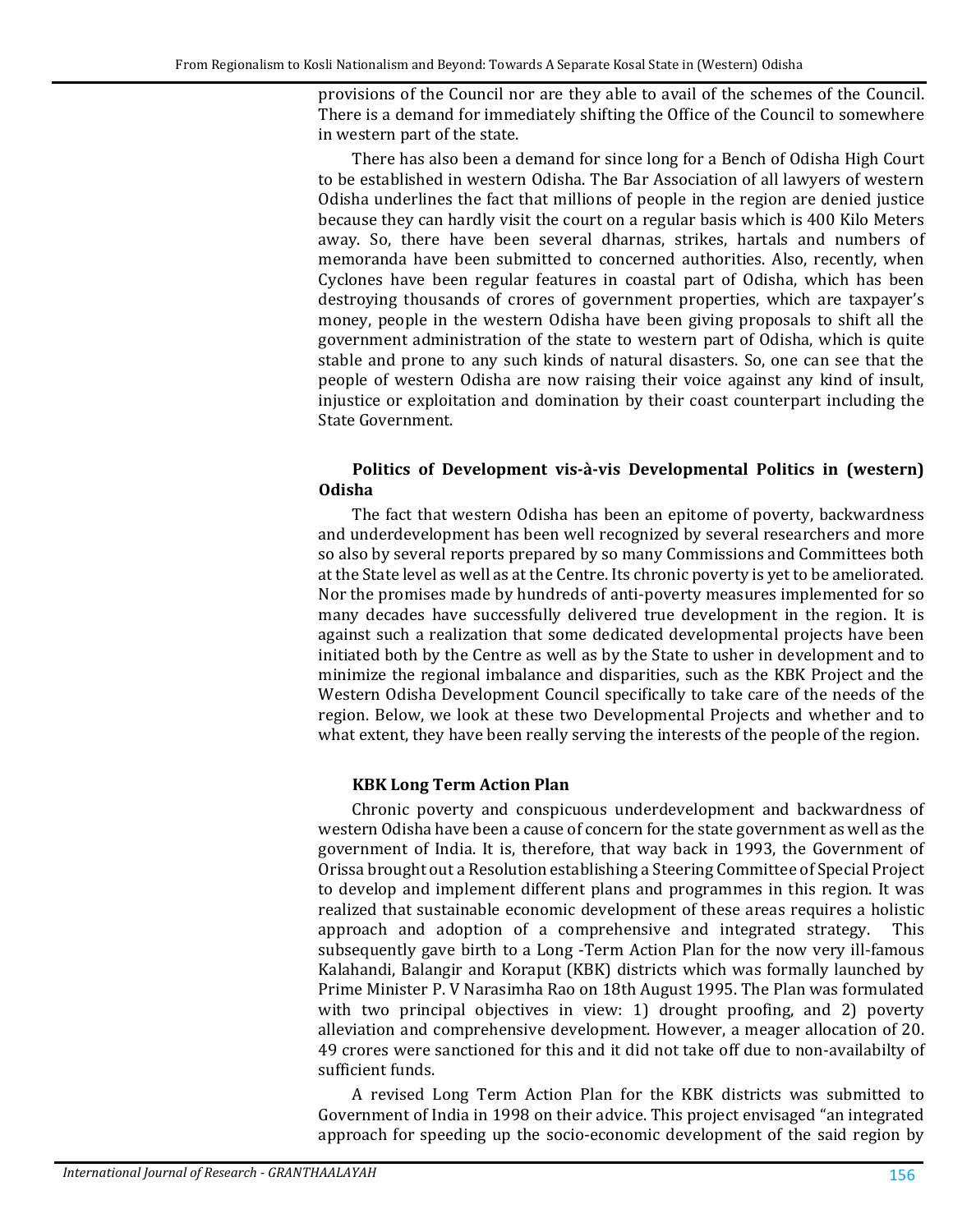synergizing effectively various developmental activities and schemes under implementation both in Central as well as State sectors". Crores of rupees is being pumped into the region for their development for so many decades, by now. But in real terms, it has hardly helped them come out of their chronic poverty and backwardness.

#### **Western Odisha Development Council (WODC)**

Likewise, the Western Orissa Development Council (WODC) was constituted in 1998 under the Western Orissa Development Council Act. This Council was created by the government "for the overall development of western Orissa comprising 9 districts, such as Bargarh, Bolangir, Deogarh, Jharsuguda, Kalahandi, Nuapada, Sambalpur, Sonepur and Sundergarh". The government had also framed the Rules in 1999 for carrying into effect the provisions of the Act. The Council, constituted under the aforesaid Act, had demanded more autonomy and powers to the Council under the provisions of the Act and Rules framed thereunder with a view to achieve the objectives. Further, in 2000 there were amendments in the rules which repealed the previous Act and provided for the establishment of the Council for the accelerated development and advancement of 10 districts of Western Odisha with the addition of Boudh district so as to remove the regional divide and imbalances. In 2003, the Act was amended further and Athamallik Sub-Division of Angul District has been included as a part of WODC.

However, people from the region are far from satisfied with the working of these special projects meant for their development. During my field work, many people pointed out their ignorance about such projects and those who were aware of, pointed out that either they are inaccessible or they are full of corruption and scams. The Head Office of the WODC is based in Bhubaneswar, and is highly guarded. When I wanted to visit the office and have a firsthand knowledge about their projects, it was too cumbersome even for me to convince the officers let me in. The Council is supposed to have various experts helping them design and formulate various development plans. But the sorry state of affairs as has been pointed by many leaders of the movement is that the State government is not so serious about proper functioning of the Council. For years, either the constitution of the Council is carried on as a matter of ritual only. One can also see that the vacancies in the Executive body of the Council are hardly filled in regularly and the Experts Members of the Council are hardly any experts in true sense of the term that they are, by and large, sitting MLAs from the ruling party, who hardly have any say but to comply with whatever is asked of them to comply with by the Ministers and the Government. Also, many of these so-called Experts and Members including the Chairman have been found to be party to so many cases of corruption, scam and financial irregularities. And it is, therefore, that they have neither been able to fulfill their novel objectives nor have been able to redress the grievances of the people of the region to their satisfaction. And it is due to this that for quite a long time, the leaders of the Kosal movement have been demanding to shift and establish the Head Office of the Council in any strategic location in the region shifting from Bhubaneswar, the state capital, which is about 400 to 500 kilometers from the region, which is very difficult on the part of the poor people of the region to access and which has hardly rendered any service to the people of the region so far.

The Head Office of KBK Project is located in a very remote corner of Koraput, which is hardly functional and which is also not so easily accessible to the people of the region for whom it was meant for. The officials, who usually come from coastal part of Odisha, also show their bureaucratic arrogance in a very conspicuous manner and there is nothing substantial contributions to the development of the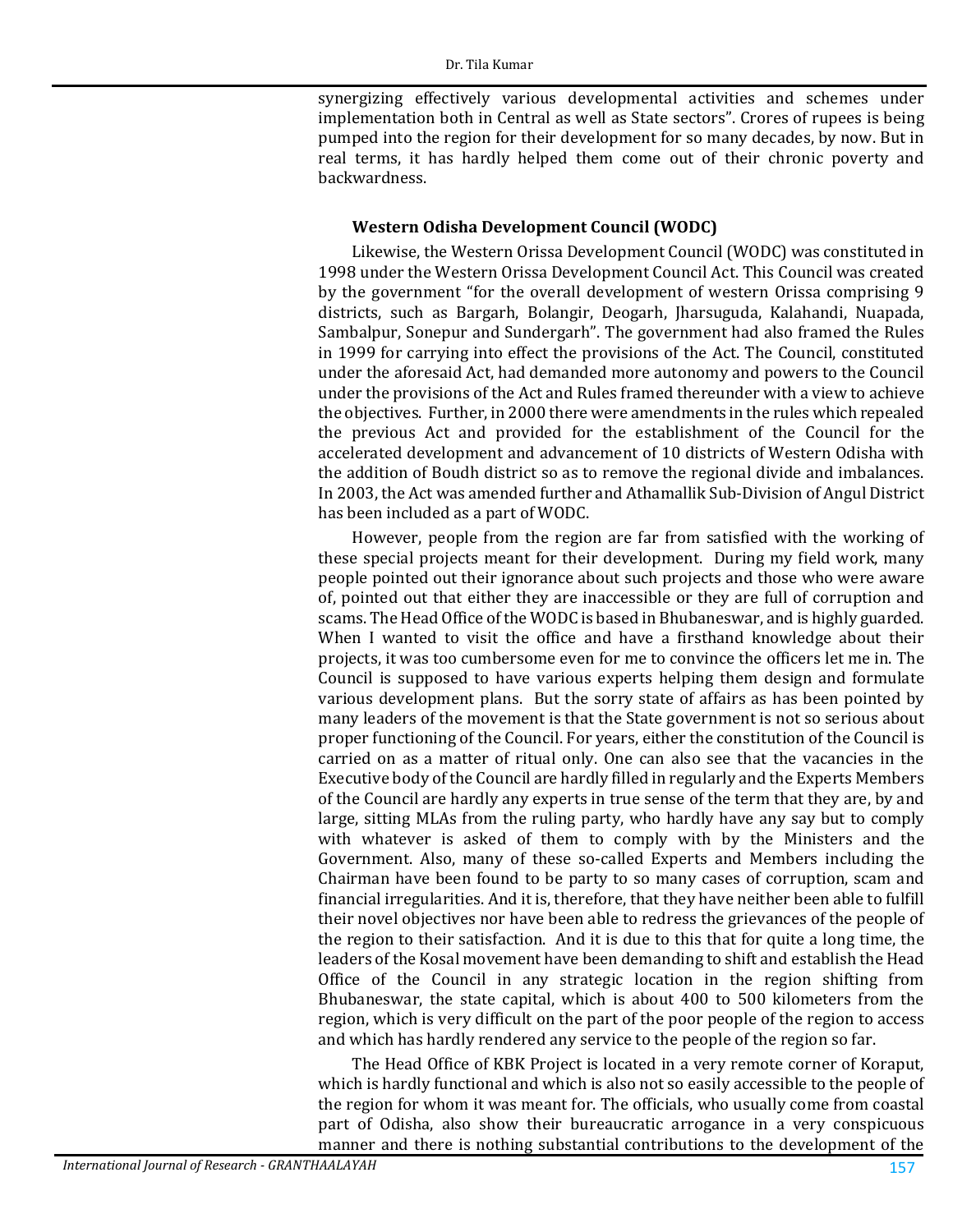region that one can boast of for last so many decades, although we come across so many advertisements for this and related projects.

#### **The Rise and Rise of Kosli Consciounesss, Kosli Nationalism and the Demand for a Separate Kosal State**

And it is due to this persistence of acute poverty, backwardness and regional disparities in western part of Odisha vis-à-vis their coastal counterparts and the increasing polarization of their attitudes towards each other with every passage of time that the leaders, activists and champions of Kosal movement are alluding to mobilize people in the region and advocating that the only answer to all their problems would be solved, only if a separate state of Kosal is formed, without any further delay. It is noteworthy to mention here that the demand for a separate Kosal state was raised in the 1940s by Maharajas of Patna and Kalahandi during the antimerger agitation. However, by the 1960s, the movement had an abrupt end when Maharaja R. N. Singh Deo ultimately won the 1967 Orissa Assemble elections and enjoyed his power as the Chief Minister of the state during 1967-1971. The movement was revived, however, again in the 1990s due to the initiative of Advocate Prem Ram Dubey, a prominent lawyer of Sambalpur, who is also known as the Father of contemporary Kosal movement. He spread the movement with his message that western Odisha, which was part of the glorious ancient Kosal and was having rich and glorious past has been exploited by the dominant coastal power which is solely responsible for the sorry state of western Orissa today. He published Kosal Khabar, one of the first newspapers dedicated to the cause of the Motherland, and also published "Why Kosal State?", mobilized Kosal Sena and organized Kosal Sammelanis during 1992 and 1993 and submitted so many Memoranda and Appeals to the President of India, Prime Minister of India and other concerned authorities to consider their demand for a separate Kosal state. The next historic phase of the movement was led by former BJP MLA Bal Gopal Mishra, who undertook a Kosal Mukti Rath Yatra during 2004 to generate public opinion in favour of such a demand, which also gave birth to many dedicated activists of the movement in the region. Subsequently many organizations and associations were established such as Kosali Ekta Manch by Gorekh Nath Sahu and others to strategize the movement more systematically. This Kosli Ekta Manch worked like a mouth piece to give voice to the millions of Kosli people which subsequently gave birth to a dedicated regional party, Kosal Kranti Dal, in June 2007, so as to mobilize the movement and claim their share in the political affairs of the state. They fought both 2009 as well as 2014 elections without much success. Now, they are preparing for the 2019 general elections and going to the nook and corner of the region and working towards massification of the movement. Also, it is important to note that Advocate Pramod Mishra, who was one of the founding members of Kosli Ekta Manch and also the President of Kosal Kranti Dal although has been supporting both the Kosli Ekta Manch as well as the Kosal Kranti Dal, he established Kosal State Co-ordination Committee (KSCC) a nonpolitical platform and appealing all people and various parties to support the cause of the Kosal State.

As I can see for myself, the movement is increasingly becoming more and more of mass-based. If in the earlier period of my field work, I had to tirelessly search for people who were part of the Kosal movement, now one can find them almost in every street and village in the region. As Pramod Mishra, one of the main leaders of the Kosal Movement elaborates during my interview dated 29th March 2017, the movement has gone through at least three distinct phases. Stage -1, according to Mishra, begins from the 1970s when many literary figures in the region led by Pandit Prayag Datta Joshi tried came together and to prove that the language spoken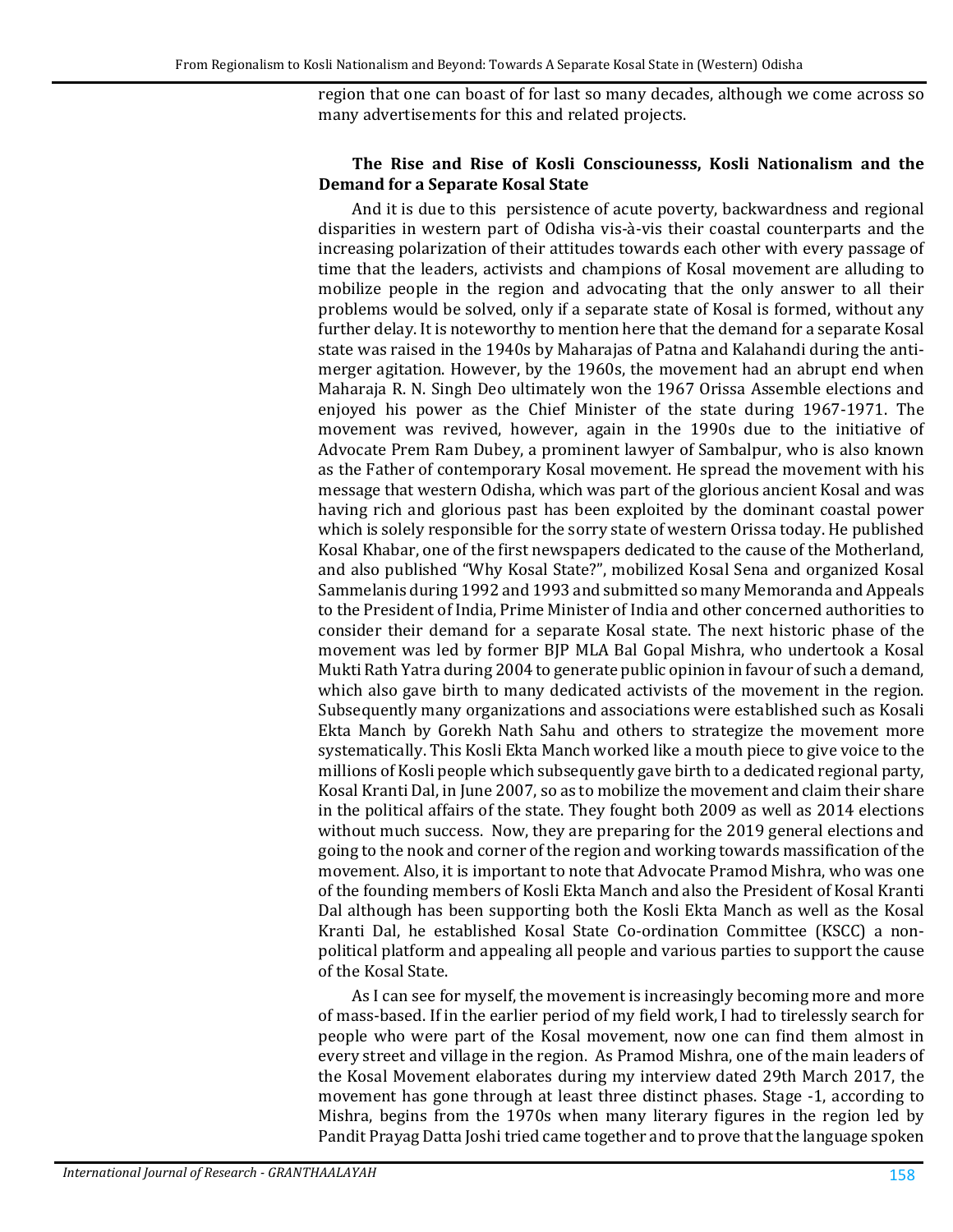by the people of the region was not Odia but Kosli and produced volumes of inspirational literature in Kosli language. The second stage, according to Mishra came around 1990s, when Advocate Prem Ram Dubey started calling for Sammilanis at different places and it was during this period that Kosli Ekta Manch came to its existence, which undertook so many campaignings to get wider support for the movement. The third stage of the movement could be seen with the coming of the Kosal Kranti Dal in 2007, which is a political outfit dedicated to the development of the region.

However, it may be mentioned here that there are many programs such as bandhs, hartals, cycle rallies, rail roko etc. are organized from time to time. On April 1st every year, one can see that Utkal Divas, the Orissa state formation day is celebrated as the Black Day. The map of Odisha is torn apart or burnt down as an extreme form of resentment among the people of western Odisha who are no more in a position to continue as an appendage of the coastal other. There are now protests and resistances to almost any kind of announcement regarding new development projects by the state government, which is said to be benefitting only the people of coastal Odisha. Very often, the educated youth of the region have been complaining about the conspiracy of the coastal administration to conduct various examinations only in Bubaneswar and Cuttack Centres which are far from the region due to which many eligible candidates are not able to go to these distant places, which are really expensive affairs because they have to travel by bus or rail while going and coming and also pay for their lodging and boarding during their stay in a unfamiliar distant land. Also, there was hue and cry in the region when the state government announced a long list of Plan of Action programmes for government employees especially during the period in which nuakhai, the main festival of the region is celebrated by one and all and during which everybody gets together with their family and friends. Also, questions are very often raised about the persisting underrepresentation of the region--be it in terms of leaders from the region in the Ministry or in the government, bureaucracy or in the political administration. Many people pointed out during our discussion that so far in the history of more than eight decades of the state, there have been only three people from the region who have been Chief Ministers of the state, and that too for very short terms, namely, Rajendra Narayan Singh Deo (8 March 1967 – 9 January 1971), Hemanand Biswal (7 December 1989 – 4 March 1990 and 6 December 1999 – 5 March 2000) and Giridhari Gamango (17 February 1999 – 6 December 1999). Last year, when three seats of Rajya Sabha feel vacant due to tenures of Dilip Tirkey, Ananga Udaya Singh Deo and A. V. Swamy, who came from western Odisha but were fillied in by members from coastal Odisha such as Prashant Nanda, Soumya Ranjan Patnaik and Achyuta Samanta, people of western Odisha felt cheated that the new members should have been filled in only by people from their own region rather than from the coastal part.

 Given such a history of political underrepresentation, discrimination and humiliation, it is interesting to note that since June 2007, people of the region came together and organized politically, giving birth, thus, to the political outfit of the region, Kosal Kranti Dal (KKD). The coming of KKD was very historic and it symbolically challenged the hegemony of the dominant political parties of the state who had not been able to either deliver development or provide justice to the millions of people in the region. They raised the demands for immediate resolution of number of unresolved issues to be taken seriously by the government. And they also mobilized the masses and appealed to join the movement to achieve their birth right of self-determination in terms of a separate Kosal state. For many of the ills, they suggested that the only way out is getting separated from the dominant coastal state and to fight for a Kosal state of their own.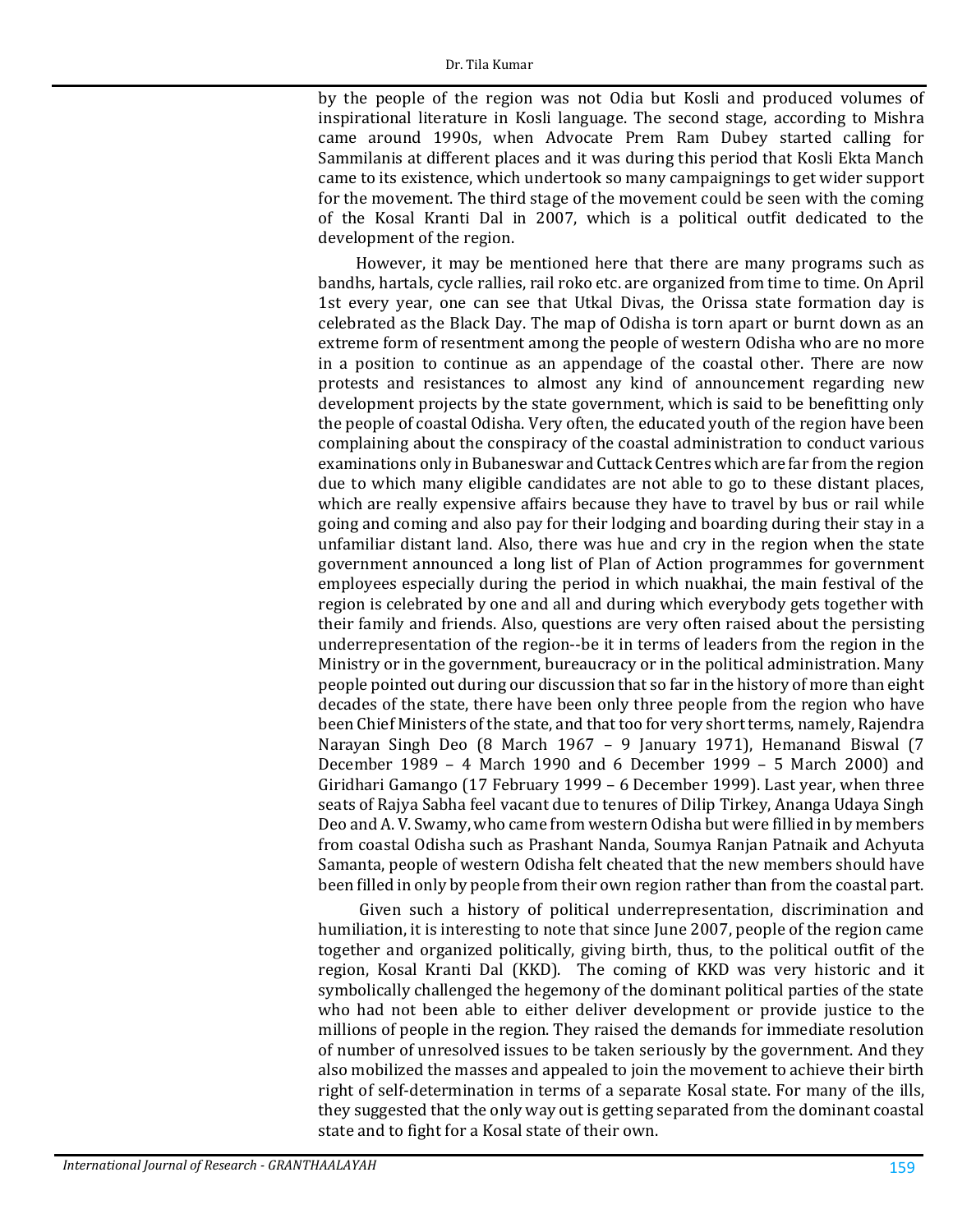However, within such a short span of, say a decade or so, we see a crisis of leadership in the movement. There are infightings among the leaders accusing each other and not only not supporting but openly anti-campaigning for their selfinterest while putting the spirit of the movement in bad light. One also wonders that whereas immediately after the Kosal Kranti Dal was formed in 2007, they contested the 2009 General Assembly elections and also the 2014 elections, although without any success. By now, if they could have really campaigned and mobilized appropriately, the 2019 elections could have really been a historic milestone in the history of the movement. But leaders are divided among themselves and whereas some are keen to follow the path of participating in the political competition, there are some who are looking for other dominant political parties in the state and in the Centre that they should put their demand in their manifesto, if they wish to win the elections. And there are also others who are mobilizing people to cast vote on NOTA (i.e., None of the Above) if no political party openly addresses their demand. So, it is time to take into confidence the people in their constituencies and make them conscious of their rights and claims which they may be able to deliver when they are voted to power. So, what is needed is the massification of the movement. Kosal State Coordination Committee as well as Kosal Kranti Dal should be firm enough to prepare a Road Map before the people of the region and mobilize from the very grass roots level rather than concentrating their programmes in select towns and cities.

One can also see the production of volumes of writings on uniqueness of Kosal as a region and its variegated problems and dimensions, Kosal history, Kosli culture and literature etc., including in Kosli language which is adding fuel to the rise of Kosli consciousness not only in the region but also outside the region including nonresident Kosli people living outside the country. One can see almost every day, a number of Kosli books, magazines and newsletters etc., are being added to the shelf of Kosli readers. One can also see a number of dedicated publishers and distributors of Kosli language and literature working seriously for the cause of their mother tongue and mother land. Now, one can see them taking pride in their language, literature, history and culture which were looked down upon by the 'dominant coastal other' and they are celebrating and organizing so many programmes as a part of birth and death anniversaries of pioneers of Kosli language movement and prominent Kosli writers and poets in addition to organizing festivals such as Nuakhai, Puspuni etc. not only in the region but by Kosli diaspora living all across the country and also in many parts of the world, which is also working like a catalyst for the rise of a 'Kosli Public Sphere' and to galvanize the movement in a vigorous manner. In language front also, there has been recognition of writers and poets including by the State as well as the Kendra (Central) Sahitya Akademi and also that of Padma Shree as awarded to Kosli poet Haldhar Nag by the President of the country in 2016. They are also asserting to declare Kosli as the "second official language" of the state and include Kosli language in the 8th Schedule of the Constitution so that it would not only guarantee equal respect and identity at par with the language of the Kataki (pejoratively designated to the language of the coastal Orissa taken as a whole). So, one can see that Kosli consciousness giving birth to Kosli regionalism and Kosli nationalism is rising with every passage of day and these different mobilizations could be seen as complementary to each other for the cause of their mother land and Mother tongue. As we can see, there are mobilizations going on among the Kosli language activists, writers and researchers on a war-footing basis, which are headed in two directions--one, to deny and denounce the age-old identity of their language and literature, which was marginalized, looked down upon and laughed at by the people of coastal Odisha only as a mere "underdeveloped and uncivilized dialect", and second to reclaim,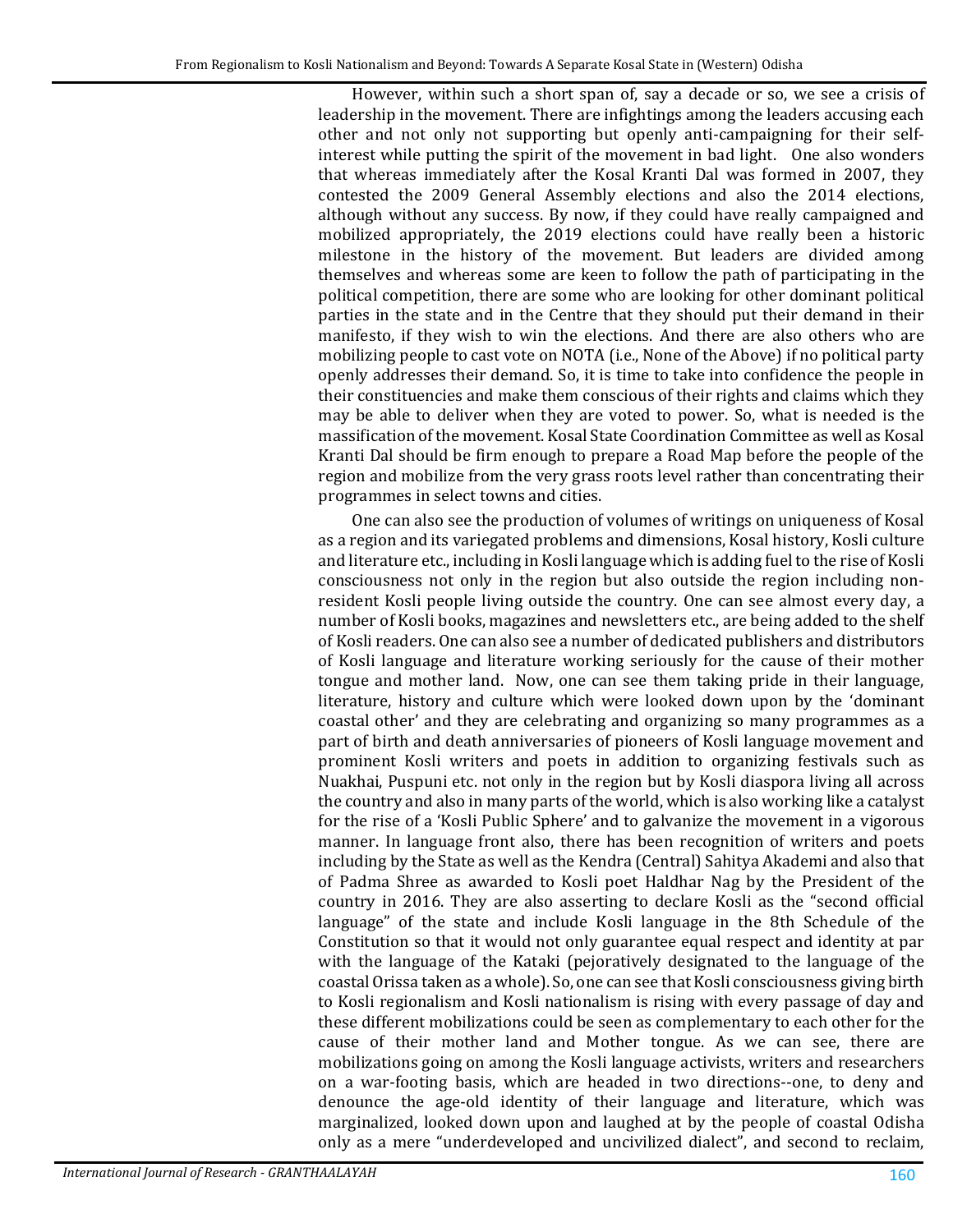assert and re-establish their identity by forging their nationalist spirit by using their linguistic and literary tradition. It is worth noting here that over the last few years, we have seen how they have burnt down the symbol of so-called Odia language with the burning of Chhabila Madhu Barna Bodha, which is considered as a very "sacred text" for the Odias as it happens to be one of the most popular Primers to learn the language. Also, there has been uproar in the region including in the State Assmebly when Bande Utkala Janani, a so-called patriotic song written by Laxmikanta Mahapatra way back in 1912 was declared as the "State Anthem" and was included in the school text books and to be recited by every student in the state. Not only there have been mass agitation and resistance in the region to such a move by the government, but that now a number of nationalist and patriotic songs related to the region are being written and worked out by the language activists of the region. Many programmes and celebrations are now going on in the region such as Kosal Ektaa Divas (Kosal Unity Day) and Kosal Swabhiman Jatra (Kosal Dignity March), Kosli Sanskruti Din (Kosli Culture Day) etc., rediscovering their glorious past and recalling and reminiscing the illustrious leaders, writers, authors, poets, and activists of the region while celebrating their Birth and Death Anniversaries. And as we sum up, their movements—both linguistic as well as political—are gaining strength and momentum with every passage of day, and it's only a matter of time, to see and celebrate their "Freedom" from the clutches of the coastal Odisha, which they wish to culminate, ultimately in the political formation of a separate Kosal state.

#### **REFERENCES**

- Acharya, Pritish, (2004) 'The Linguistic Movement in the 19th century Orissa', Orissa Historical Research Journal, Orissa State Museum, Bhubaneswar, vol.<br>XLVII,  $\begin{array}{ccc} 0.6 & 1, & \text{p.} & 83-89. & \text{Retrieved} \end{array}$ XLVII, No. 1, pp. 83-89. Retrieved fro[mhttp://magazines.odisha.gov.in/Journal/jounalvol1/pdf/orhj-11.pdf](http://magazines.odisha.gov.in/Journal/jounalvol1/pdf/orhj-11.pdf)
- Acharya, Pritish. (2008) National Movement and Politics in Orissa, 1920-1929, Sage Publishers, New Delhi.
- Agrawal, Sadananda, (2013) Koshal Itihas and Other Essays (in Odia), Balangir Students Store, Balangir.
- Agrawal, Sadananda, (2010) "Recent Epigraphical Discoveries in Western Orissa", in P. K. Nayak (ed). New Aspects of History and Culture of South Kosala, Aryan Books International, New Delhi, pp. 60- 69.
- Ahmad, Akhlakh, (2011) Ambedkar on Linguistic States of India, Centrum Press, New Delhi.

Aloysius, G., (2013) Conceptualising the Region, Critical Quest, New Delhi.

Ambedkar, B. R., (1955) Thoughts on Linguistic States.

- Anderson, Benedict (orig.1983), (2006) Imagined Communities : Reflections on the Origin and Spread of Nationalism, Verso, London, revised edition.
- Aristotle, Politics, (1981) translated by T. A Sinclair and revised by Trevor J. Saunders, Penguin Books, New Delhi.
- Arora, Ranjana and Verinder Grover, (1994) Federation of India and States Reorganisation : Reconstruction and Consolidation, Deep and Deep Publications.
- Austin, Granville, (2015) The Indian Constitution : Cornerstone of a Nation, Oxford University Press, New Delhi, 1966/2015.
- Badmali, Ashok Kumar, Swapnaprasu, Swastik, Sailashree Vihar, Bhubaneswar (2014).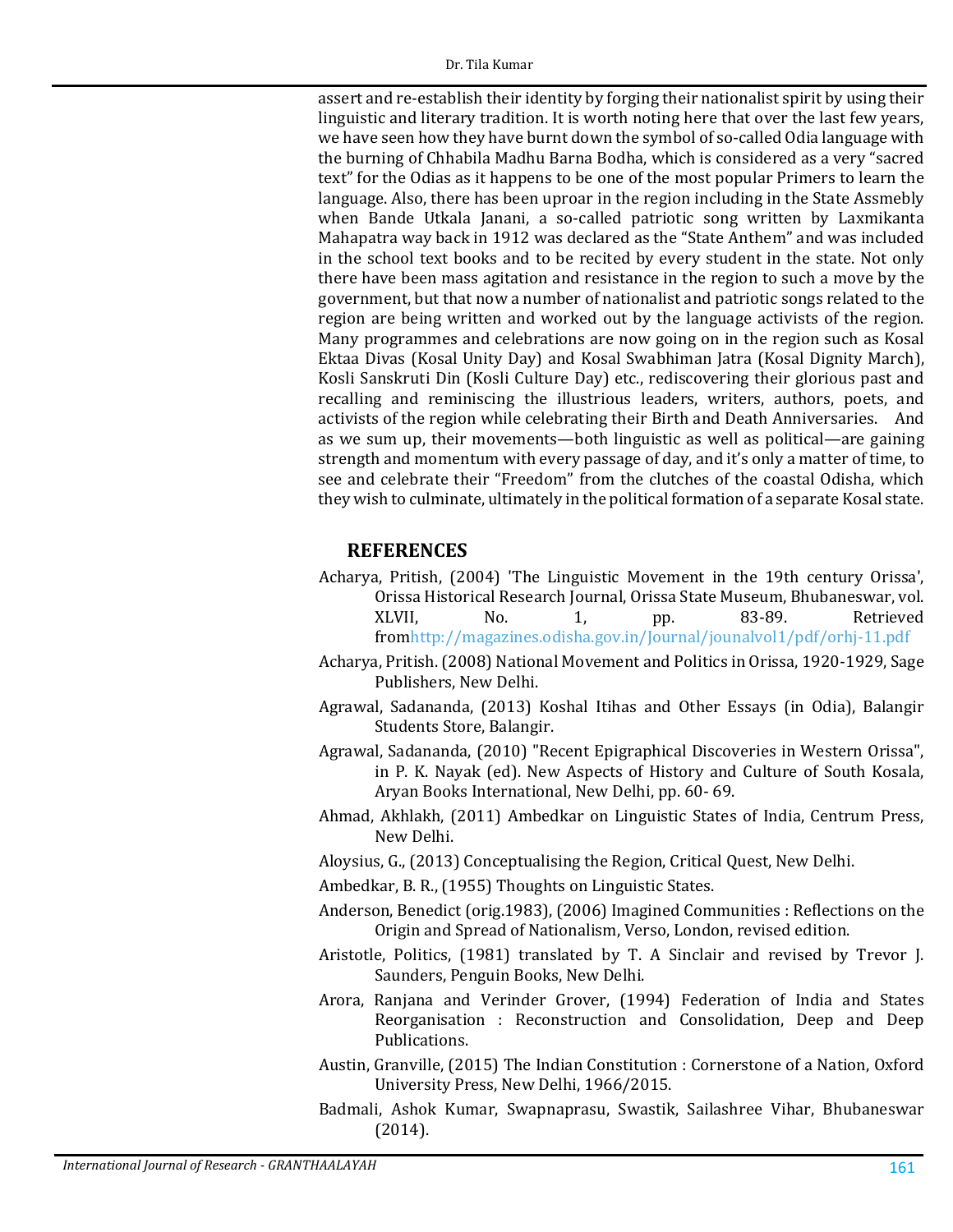- Bailey, F. G., (1963) Politics and Social Change : Orissa in 1959, University of Berkeley, Retrieved fro[mhttps://doi.org/10.1525/9780520330122](https://doi.org/10.1525/9780520330122)
- Bailey, F. G., (1959) 'The Oriya Movement', The Economic Weekly, September 26, pp. 1331- 1338.
- Bailey, F. G., (1959) "The Feudatory States", The Economic Weekly, September 19, pp. 1297-1302.
- Bailey, F. G., (1956) "The Ganatantra Parishad", The Economic Weekly, October 24, pp. 1469-1476.
- Bailey, F. G., (1959) "The Party in Power", The Economic Weekly, October 17, pp. 1433-1440.
- Bailey, F. G., (1959)"Voting Pattern in Hill and Coast", The Economic Weekly, September 12, pp. 1271-1277.
- Banerjee, Paula et.al (eds) (2016) The State of being Stateless : An Account of South Asia, Orient Blackswan, New Delhi.
- Banerjee-Dube, Ishita, (2001) "Issues of Faith, Enactment of Contest : The Founding of Mahima Dharma in Nineteenth-Century Orissa" in Kulke, Hermann and B. Schnepel (eds.), Jagannath Revisited, Manohar Publishers and Distributors, Delhi : 149-177,
- Banerji, R. D. (orig. 1929) (2006), History of Orissa : From the Earliest Times to the British Period, New Age Publications, Chandinichouk, Cuttack, New Print.
- Barik, Pabitra Mohan, (2007) "Role of H. K. Mahatab in the Integration of Princely States", Orissa Review, Information and Public Relations Department, Government of Orissa, January, pp. 30-32.
- Barman, Rup Kumar, (2007) Contested Regionalism : A New Look on the History, Cultural Change and Regionalism of North Bengal and Lower Assam, Abhijeet Publications, Delhi.
- Baruah, Sanjib (ed) (2010) Ethnonationalism in India: A Reader, Oxford University Press, New Delhi.
- Basu, Sajal, (1992) Regional Movements : Politics of Language, Ethnicity Identity, Indian Institute of Advanced Study, Shimla.
- Basu, Sajal, (2005) Regionalism, Ethnicity and Left Politics, Rawat Publications, Jaipur.
- Behera, S. C., (2010)"Historical Geography of South Kosala", in P. K. Nayak (ed). New Aspects of History and Culture of South Kosala, Aryan Books International, New Delhi, pp. 17-24.
- Behera, Subhakanta, (2002) Construction of an Identity Discourse : Oriya Literature and the Jagannath Cult (1866-1936), Munshiram Manoharlal Publishers, New Delhi.
- Behera, Subhakanta, (2010) Rethinking the Orissan Past : Society, Culture and Religion, Punthi Pustak, Kolkata.
- Bishi, Dola Gobinda, (2010) Prachina Bharatara Mahajanapada Kosal, Paschimanchala Publication, Rourkela.
- Blumer, Herbert, (1969) "Collective Behaviour" in A. McClung-Lee (ed). Principles of Sociology, Barnes and Noble, New York, 3rd edition, pp. 67-123.
- Boruah, Chandra Nath, (2009) Assamese Response to Regionalism : A Study based on Electoral Politics, Mittal Publications, New Delhi.
- Boskoff, Alvin, (1957) "Social Change" in Howard Becker and Alvin Boskoff (eds). Modern Sociological Theory, Holt Rinehart and Winston, New York.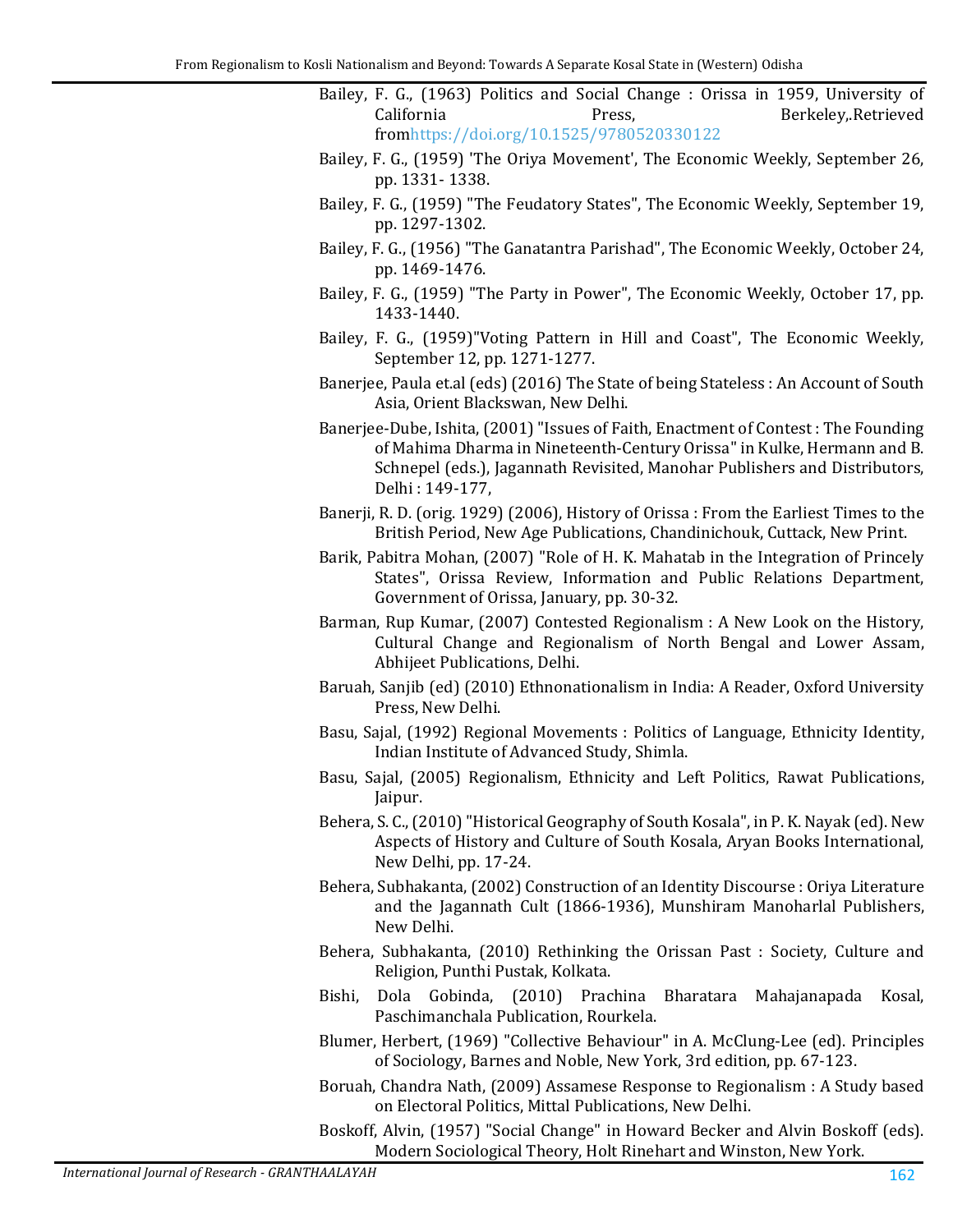- Brass, Paul R., (1974) Language, Religion and Politics in North India, Cambridge University Press, Cambridge.
- Chand, Soma, (1998) "Harekrushna Mahtab : Creation of Greater Orissa", in Orissa State Archives, Towards Merger : Integration of the Princely States of Orissa, Orissa State Archives, Bhubaneswar, ch : 14, pp. 273-283.
- Chopadar, Debananda, (2010) "Sidelights on Kosalananda Kavya", in Srinivas Udgata, et.al (eds). Cultural Legacy of Western Odisha : A Commemorative Volume in Honour of Late P.C Rath (1909-1952), P.C Rath Memorial Trust, Koshal Nagar, Bolangir, pp. 150- 153.
- Choudhury, Janmejay, (2010) 'An Early Attempt for New Province of Odisha and Sir John Simon', Orissa Review, Department of Information and Public Relations, Government of Orissa, April, pp. 6-9.
- Cobden-Ramsay, (2011) L.E.B., (1910) Feudatory States of Orissa : Bengal District Gazetteers, LOGOS Press, New Delhi.
- <span id="page-16-0"></span>Cohn, Bernard S., (1987) An Anthropologist among the Historians and Other Essays, Oxford Univeristy Press, New Delhi.
- Cunningham, A., (2000) Report of a Tour in the Central Provinces and Lower Gangetic Doab in 1881-82, vol.17, Archaeological Survey of India, Delhi, (Reprint of 1883 orig.), p. 68.
- Currie, Bob, (2000) The Politics of Hunger in India : A Study in Democracy, Governance and Kalahandi's Poverty, Macmillan India Ltd., Chennai.
- Das, N.K. (2012) "Introduction", in K.S. Singh (ed). People of India : Odisha, vol. XVI, Part ONE, published by Seagull Books, Calcutta for Anthropological Survey of India, pp. 1 - 169.
- Dash, Kailash Chandra, (2010) 'A Study of the Formation of the Separate Province of Orissa', Orissa Review, Department of Information and Public Relations, Government of Orissa, April, pp. 18-27.
- Dash, Nanda Kishor, (2010) "Temple Architecture in Western Orissa During Somavamsi Rule", in Srinivas Udgata, et.al (eds). Cultural Legacy of Western Odisha : A Commemorative Volume in Honour of Late P.C Rath (1909-1952), P.C Rath Memorial Trust, Koshal Nagar, Bolangir, pp. 58- 70.
- Dayal, Harishwar et.al., (2014) State of the Adivasis in Odisha, 2014 : A Human Development Analysis, Sage Publications and Institute for Human Development, New Delhi.
- De, S.C., (1947) Diary of Political Events in Orissa, 1st April 1936-15th August.
- Deo, Fanindam, (2009) Roots of Poverty : A Social History, Amadeus Press, Bhubaneswar.
- Deo, Fanindam, (2010) "Kosala : The Setting and Historical Experience", in Udgata, Srinivas et.al (eds). Cultural Legacy of Western Odisha : A Commemorative Volume in Honour of Late P.C Rath (1909-1952), P.C Rath Memorial Trust, Koshal Nagar, Bolangir, pp. 116-129.
- Deo, Fanindam, (2017) "The Historical Background of Kosalanandam", in Smaranika, 17th Bolangir Lok Utsav, pp. 5-13.
- Deo, P K, (1987) "Kalahandi : From Rice Bowl to Starvation'', The Statesman, May 13-14,.
- Dev, S. Mahendra, (2015) India Development Report 2015, Oxford University Press, New Delhi.
- Dreze, Jean and Amartya Sen, (1993) Hunger and Public Action, Oxford University Press, Delhi.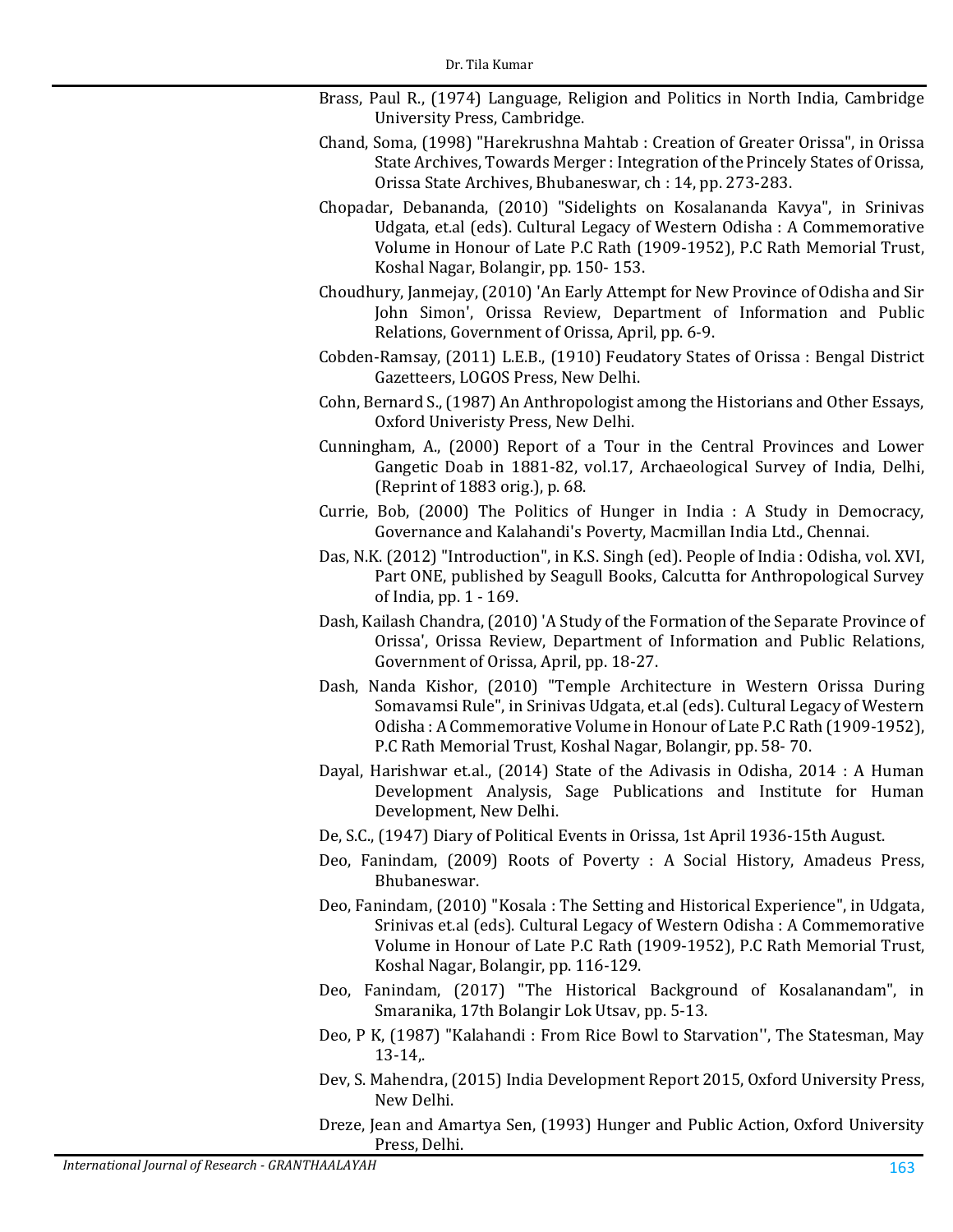- Dua, B.D. and M.P Singh (eds), (2003) Indian Federalism in the New Millennium, Manohar Publishers, New Delhi.
- Eisenstadt, S. N., (1965) Modernization : Protest and Change, Prentice Hall, Englewood Cliffs.
- Eschman, A. et.al (eds), (1978) The Cult of Jagannath and Regional Tradition of Orissa, Manohar Publishers and Distributors, Delhi.
- Eschmann, A., (1978) "Mahima Dharma : An Autochthonous Hindu Reform Movement," in Eschmann A. et. Al. (Eds). The Cult of Jagannath and the Regional Tradition of Orissa, Manohar Publishers and Distributors, Delhi, 375-410.
- <span id="page-17-0"></span>Foucault, Michel, (1980) "Questions on Geography" in Colin Gordon (ed). Power/Knowledge : Selected Interviews and Other Writings, 1972-1977 by Michel Foucault, Pantheon Books, New York, pp. 63-77.
- Fraser Nancy and Axel Honneth, (2003), Redistribution or Reognition ? A Political-Philosophical Exchange, translated by Joel Golb, James Ingram, and Christine Wilke, Verso, London.
- Garada, Rabindra, (2014) Development Disparity between Coastal and Non-Coastal Zones, SSDN Publisher, Delhi.
- Gellner, E., (1983) Nation and Nationalism, Basil Blackwell, Oxford.
- Gochhayat, Artatrana, (2013) "Statehood Demands after Telengana : Politics of Agitation in the Koshal Region in Odisha", Journal of Research in Humanities and Social Science, vol. 1, Issue 3, pp. 8-12. Retrieved from <https://doi.org/10.9790/0837-0815359>
- Government of Orissa, Revenue Department, Orissa State Gazetteer : Kalahandi District, (1984).
- Guru, G.P and P. L. Das (eds). (2014) Folklore of West Odisha, part-II, Koshal Sahitya Sanskruti Academy & Koshal Heritage Trust, Subarnapur.
- Guru, G.P and P. L. Das (eds). (2012) Folklore of West Odisha, vol.1, Koshal Sahitya Sanskruti Academy & Koshal Heritage Trust, Subarnapur.
- Guru, Giridhari Prasad (ed). West Orissa : Past and Present, Western Orissa Development Council, Bhubaneswar, (2009).
- Guru, (2016) Narasingha Prasad, Koshali-Odia Abhidhan, Binapani Prakashan, Balangir.
- Haldar, Gopal, (2014) Languages of India, translated by Tista Bagchi, National Book Trust (NBT), New Delhi.
- Hanumantha Rao, C. H., (2010) Regional Disparities, Smaller States and Statehood for Telangana, Academic Foundation, New Delhi.
- Harrison, Selig S., (1960) India : The Most Dangerous Decade, Princeton University Press, Princeton, Retrieved fro[mhttps://doi.org/10.1515/9781400877805](https://doi.org/10.1515/9781400877805)
- Heberle, Rudolf, (1951) Social Movements, Appleton-Century Crofts, New York, p. 6.
- Hota, Salegram, (2017) "The leaning temple of Huma which bear the testimony of Yogi-Matsyendranath & the ancient social culture of India on the verge of demolition", in Smaranika, 17thBolangir Lok Utsav, 2016-17, pp. 132-135.
- Jayal, Niraja Gopal, (2001) "The Welfare State'' in her Democracy and the State : Welfare, Secularism and Development in Contemporary India, Oxford University Press, New Delhi, ch: 2, pp. 31-100.
- Jha, Mithilesh Kumar, (2018) Language Politics and Public Sphere in North India : Making of the Maithili Movement, Oxford University Press, New Delhi. Retrieved fro[mhttps://doi.org/10.1093/oso/9780199479344.001.0001](https://doi.org/10.1093/oso/9780199479344.001.0001)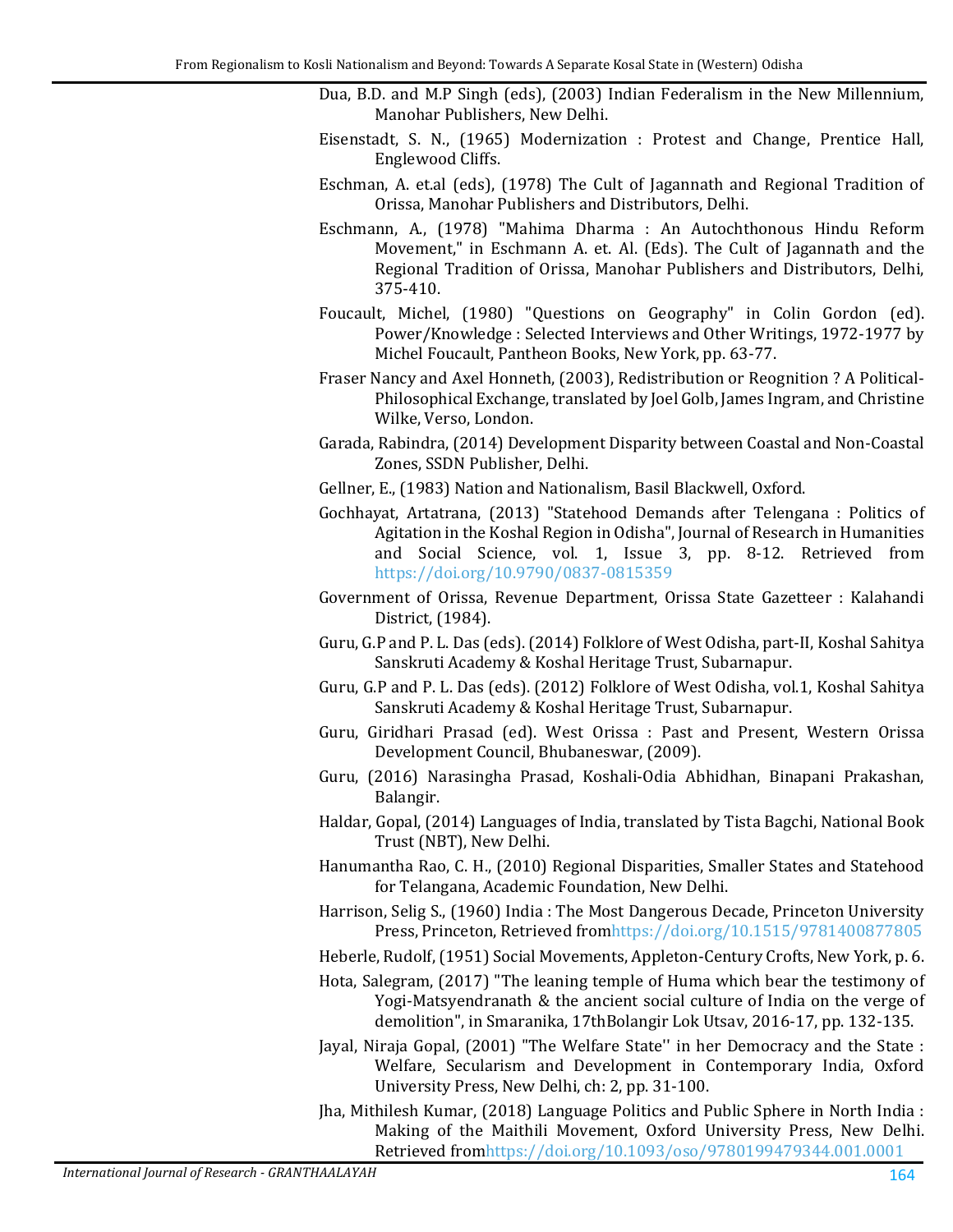- Joshi, Lohitakshya, (2017) "Roots of similar Socio-Cultural Consciousness in Balangir-Nuapada", in Smaranika, 17th Bolangir Lok Utsav, 2016-17, pp. 32- 34.
- Joshi, Prayag Dutta, (1992) Khadial Prava, Khadial Sahitya Samiti, Khariar.
- Karat, Prakash, (1973) Language and Nationality Politics in India, Orient Longman, Madras.
- Kaviraj, Sudipta, (2009) "Writing, Speaking, Being : Language and the Historical Formation of Identities in India", in Asha Sarangi (ed). Language and Politics in India, Oxford University Press, ch: 9, pp. 312-350.
- Khan, Amir Ullah and Harsh Vivek, (2007) States of the Indian Economy: Towards a Larger Constituency for Second Generation Economic Reforms, Sage Publications, New Delhi.
- Kohli, Atul, (2012) Poverty amidst Plenty in the New India, Cambridge University<br>Press. New Delhi. Retrieved Press, New Delhi. Retrieved fro[mhttps://doi.org/10.1017/CBO9781139015080](https://doi.org/10.1017/CBO9781139015080)
- Kudaisya, Gyanesh, (2017) A Republic in the Making: India in the 1950s, Oxford University Press, New Delhi.
- Kulke, Hermann and Georg Berkemer (eds). (2011) Centres Out There? Facets of Subregional Identities in Orissa, Manohar Publishers and Distributors, New Delhi.
- Kulke, Hermann, (1982) "Fragmentation and Segmentation versus Integration? Reflections on the Concepts of Indian Feudalism and the Segmentary State in Indian History", Studies in History, vol.IV, No. 2, pp. 237-263.
- Kumar, Anup, (2011) The Making of a Small State: Populist Social Mobilisation and the Hindi Press in the Uttarakhand Movement, Orient Blackswan, New Delhi.
- Kumar, Ashutosh, (2017) Rethinking State Politics in India: Regions within Regions, Routledge, Oxford, South Asia Edition, Second Edition. Retrieved fro[mhttps://doi.org/10.4324/9781315391465](https://doi.org/10.4324/9781315391465)
- Kumar, B. B., (1998). Small States Syndrome in India, Concept Publishing Company, New Delhi'
- Kumar, Hemanshu and Rohini Somanathan, (2015) State and District Boundary Changes in India: 1961-2001, Working Paper No. 248, Centre for Development Economics, Delhi School of Economics, November. Retrieved fro[mhttps://doi.org/10.2139/ssrn.2687484](https://doi.org/10.2139/ssrn.2687484)
- Kumar, Tila, (2002) "Between Two Worlds: The Popular Culture of Bajnias", Smaranika, Lok Mahotsav, Department of Tourism and Culture, Government of Orissa and District Council of Culture, Sambalpur, pp. 146-49.
- Kumar, Tila, (2006)"In Memorium: Koshal Ratna Shri Prayag Dutta Joshi'', Nuapada Darpan, Maraguda Utsav, pp.129-132.
- Kumar, Tila, (2018) "Rethinking Kosli Identity : Language, Literature and Culture of Western Odisha", Social Trends : Journal of the Department of Sociology of North Bengal University, vol. 5, March, pp. 37-63.
- Kumar, Tila, (2000) "Tryst with Poverty : Saga of Kalahandi'', Mainstream, New Delhi, 21 April, vol. 39, Issue No. 18, pp. 11-13.
- Mahapatra, Kedarnath, (2010) "Po-Lo-Mo-Lo-Ki-Li of Hiuen Tsang's Account", in Nayak, P. K. (ed). New Aspects of History and Culture of South Kosala, Aryan Books International, New Delhi, pp. 31-37.

Mahapatra, Nataraj, (2004) Kosala Biplaba, Paschimanchala Publication, Rourkela.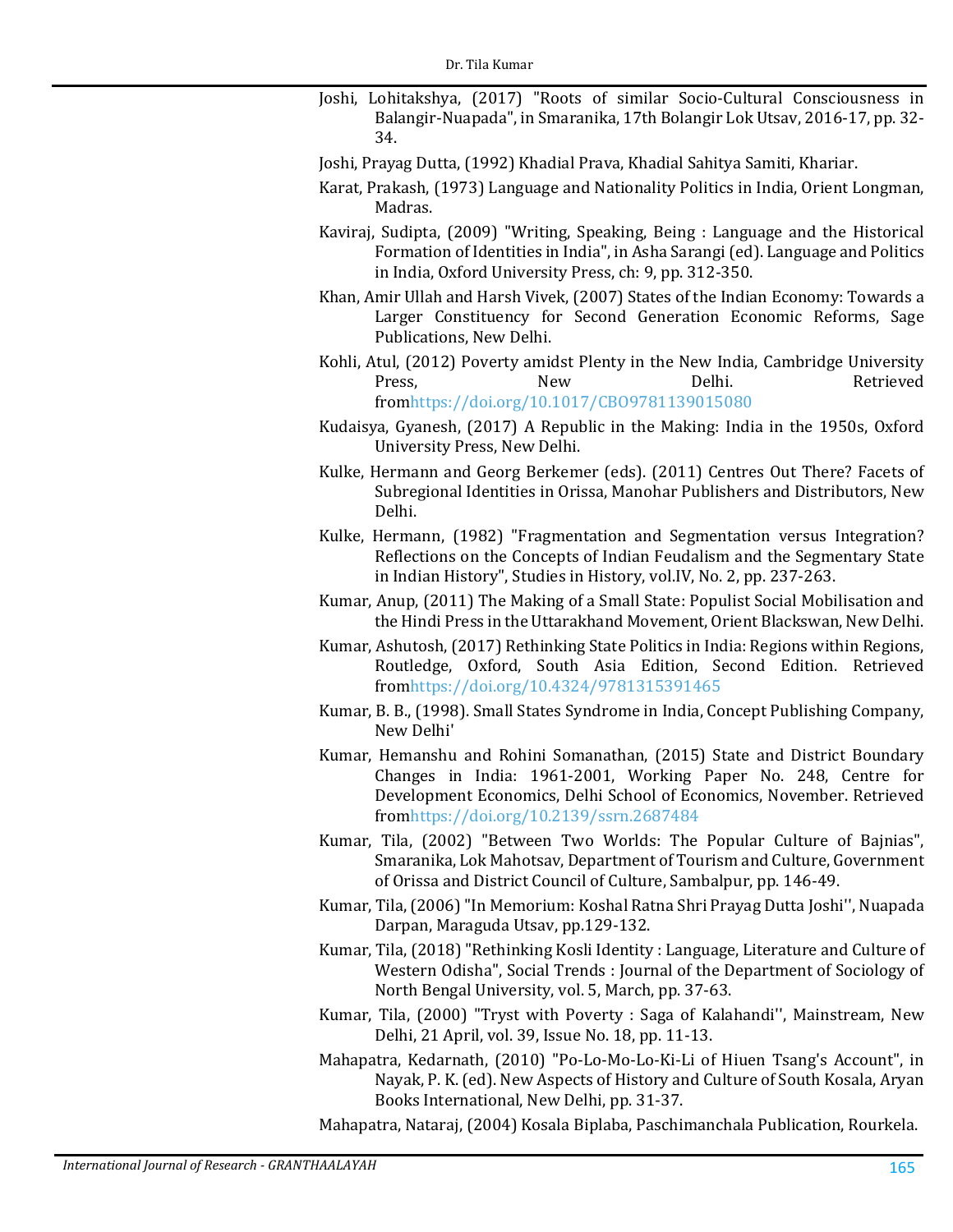- Mahapatra, Nataraj, (2021) Kosala, Kosali Bhasa, Kosli Lipi, published by Nataraj Mahapatra, Khariar.
- Mahatab, Hare Krushna, (1949) The Beginning of the End, Book Company, College Square, Calcutta.
- Majeed, Akhtar (ed). (1984) Regionalism: Developmental Tensions in India, Cosmo Publications, New Delhi.
- <span id="page-19-0"></span>Majumdar, A. K., and Bhanwar Singh, (1997) Regionalism in Indian Politics, Radha Publications, New Delhi.
- Mallick, Ramachandra (orig.1931), (2017) Sankhipta Koshal-Patna Itihas, revised and enlarged edition, Binapani Prakashana, Balangir.
- <span id="page-19-1"></span>Mathur, P.C., (1983) "Regionalism in India: An Essay in Dimensionalization of State Politics in India", in Ramakant (ed). Regionalism in South Asia, Aalekh Publishers, Jaipur, pp. 1-46.
- Mazumdar, B.C., (1925) Orissa in the Making: With a Foreword by Sir Edward A. Gait, Lieutenant Governor of Bihar and Orissa, Messrs. U. Ray & Sons' Press and University of Calcutta, Calcutta.
- Menon, V.P, (2014) Integration of the Indian States, introduced by Asha Sarangi, Orient Blackswan, Delhi.
- Mill, John Stuart, (1861), (2010) "Of Nationality: As Connected with Representative Government", in John Stuart Mill et. al., Nation and Nationality: Three Essay, Critical Quest, New Delhi, pp. 3-10.
- Mishra, Arima, Hunger and Famine in Kalahandi, Pearson Education, Delhi(2010).
- Mishra, Bibhuti Bhusan, Dakshina Kosala, (2003) (Paschima Odisha) Sankshipta Itihasa, Menaka Prakashani, Gole Bazar, Sambalpur.
- Mishra, Brundaban, (2009) "The Mirror Reflection of Sambalpur State Through the Courtly Chronicle called Kosalananda Kavyam," The Journal of Orissan History, vol. XXII.
- Mishra, Dadhi Baman, (2009) "Archaeological Heritage of West Orissa", in Guru, Giridhari Prasad (ed). West Orissa: Past and Present, Western Orissa Development Council, Bhubaneswar, pp. 26-38.
- Mishra, Dadhi Baman,(2009)"Historical Landmarks" in Guru, Giridhari Prasad (ed). West Orissa: Past and Present, Western Odisha Development Council, Bhubaneswar, pp. 1- 25.
- Mohanty, Manoranjan, (2005) "Kalahandi: Destitution and Underdevelopment'', in R M Mallik and S P Padhi (eds) Development, Deprivation and Welfare Policy, Rawat Publications, Jaipur on behalf of Naba Krushna Choudhury Centre for Development Studies (NKCDS), Bhubaneswar, ch: 7, pp. 131-158.
- Mohanty, Manoranjan, (2012) "Two Faces of the Indian State: Kalahandi to Kalinganagar and Operation Barga to Lalgarh", in K. B. Saxena et. al (eds). A Fistful of Dry Rice: Land, Equity and Democracy: Essays in Honour of D. Bandyopadhyay, Aakar Books, Delhi, ch: 15, pp. 325348.
- Mohanty, Nivedita,(1982) Oriya Nationalism: Quest for a United Orissa, 1866-1936, Manohar Publishers, New Delhi.
- Mohanty, Nivedita,(2005) Oriya Nationalism: Quest for a United Orissa, 1866-1956, Prafulla Pathagar Publications, Jagatsinghpur.
- Mohanty, Nivedita, (2011) "Revisiting the States Reorganisation Commission in the Context of Orissa", in Asha Sarangi and Sudha Pai (eds). Interrogating Reorganisation of States: Culture, Identity and Politics in India, Routledge,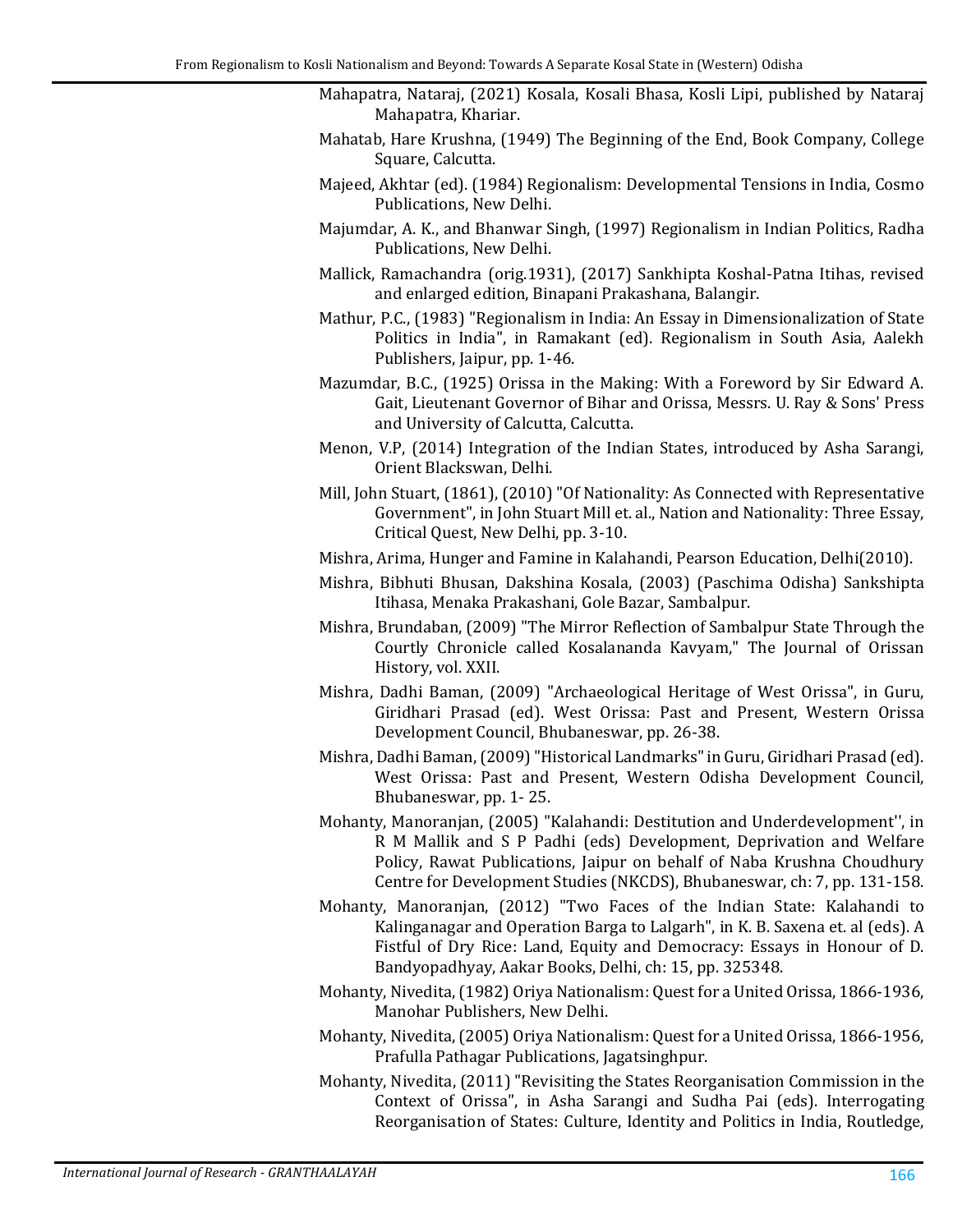New Delhi, pp. 211-248. Retrieved fro[mhttps://doi.org/10.4324/9780367818098-14](https://doi.org/10.4324/9780367818098-14)

- Mohanty, Sachidananda, (2016) Periodical Press and Colonial Modernity: Odisha, 1866-1936, Oxford University Press, New Delhi.
- Nag, Haldhar, (2016) Kavyanjali: Selected Poetic Works of Haldhar Nag, vol. I, translated by Surendra Nath, Zenth Star, Cuttack.
- Nag, Haldhar, (2018) Kavyanjali: Selected Poetic Works of Haldhar Nag, vol. II, translated by Surendra Nath, Zenth Star, Cuttack.
- Nag, Sajal et. al. (eds). (2007) Making of the Indian Union: Merger of Princely States and Excluded Areas, Akansha Publishing House, New Delhi.
- Nag, Sajal, (1999) Nationalism, Separatism and Secessionism, Rawat Publications, Jaipur.
- Nag, Sajal, (2011) "Linguistic Provinces to Homelands: Shifting Paradigms of Statemaking in Post-Colonial India", in Asha Sarangi and Sudha Pai (eds). Interrogating Reorganisation of States: Culture, Identity and Politics in India. Routledge. New Delhi, pp. 249-281. Retrieved India, Routledge, New Delhi, pp. 249-281. Retrieved fro[mhttps://doi.org/10.4324/9780367818098-15](https://doi.org/10.4324/9780367818098-15)
- Nanda, Siba Prasad, (2010) "Yet Another Harappa", in Srinivas Udgata, et.al (eds). Cultural Legacy of Western Odisha: A Commemorative Volume in Honour of Late P.C Rath (1909-1952), P.C Rath Memorial Trust, Koshal Nagar, Bolangir, pp. 182-190.
- Nanda, Subrata K., (2007) Nationalism and Regionalism in India, Gyan Books, Delhi.
- Naregal, Veena, (2001) Language Politics, Elites and the Public Sphere, Permanent Black Monograph: The 'OPUS-1' Series, Permanent Black, New Delhi.
- Nayak, P. K. (ed). (2010) New Aspects of History and Culture of South Kosala, Aryan Books International, New Delhi.
- Nayak, Ramanath, (2002) Politics of Food Security and Starvation Deaths in Orissa: An Intervention in the Kalahandi-Bolangir-Koraput (KBK) Districts of Orissa: A Project Report submitted to Action Aid India, on behalf of Indian Social Institute (ISI), New Delhi.
- Nepak, Bhagirathi, (1997) Bhima Bhoi: The Adivasi Poet Philosopher, Bhagirath Prakashana, Nayapalli, Bhubaneswar.
- Nepak, Bhagirathi, (1999) Sambalpuri and Other Folk Dances of Orissa, Bhagirath Prakashan, Bhubaneswar.
- Nial, Lambodhar et.al (eds). (2006) Patal Ganga, Patal Ganga Mahotsav, Boden.
- Omvedt, Gail, (1996) "Worst in Hundred Years: The Kalahandi Drought", Manushi, New Delhi, No. 97, November-December, pp. 22-31.
- Oommen, T. K., (2014) 'Linguistic Minorities: Marginalization in the Process of Building the 'Nation-State', in his Social Inclusion in Independent India: Dimensions and Approaches, Orient Blackswan, New Delhi, ch: 6, pp. 136- 158.
- Oommen, T. K., (2005) "Reorganization of Indian States: The Incomplete Agenda'', in his Crisis and Contention in Indian Society, Sage Publications, New Delhi, ch: 7, pp. 142-152.
- Oommen, T.K., (2010) Protest and Change: Studies in Social Movements, Sage Publications, New Delhi(1990).
- Oommen, T.K., Social Movements-I: Issues of Identity, Oxford University Press, New Delhi.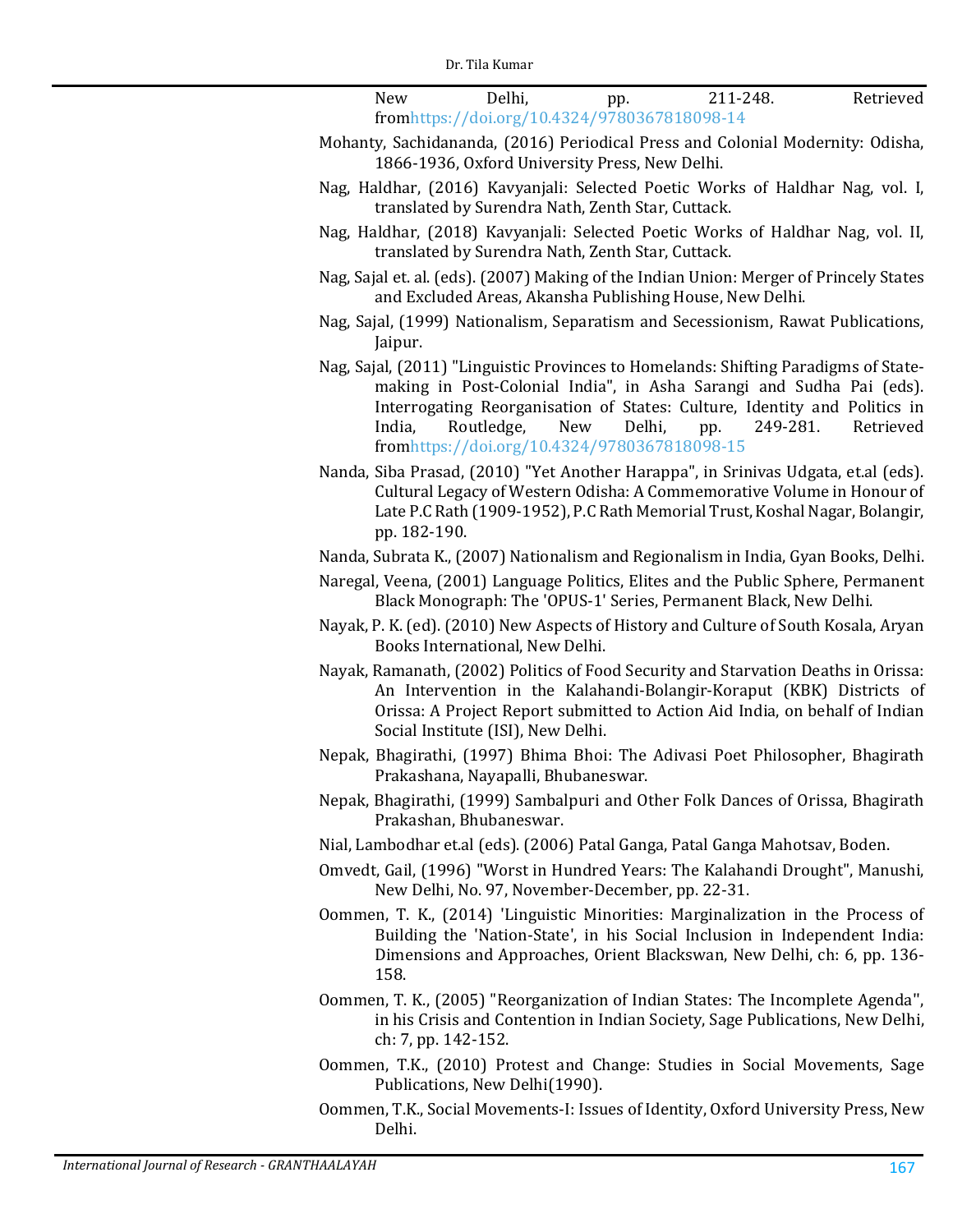- Oommen, T.K.,(2010) Social Movements-II: Concerns of Equity and Security, Oxford University Press, New Delhi.
	- Oommen, T.K.,(2004)"Language and Nation: For a Cultural Renewal in India", in his Nation, Civil Society and Social Movements, Sage Publications, New Delhi, ch: 4, pp. 84-104.
	- Orissa State Archives, Towards Merger: Integration of the Princely States of Orissa, Orissa State Archives, Bhubaneswar, (1998).
	- O'Malley, L.S.S., (1909), (2007) Sambalpur: Bengal District Gazetteers, LOGOS Press, New Delhi.
	- Padhi, Brajakishore, (2010) "Architectural Study of South Kosala in the Alignment of Antiquities of Khariar Region", in P. K. Nayak (ed). New Aspects of History and Culture of South Kosala, Aryan Books International, New Delhi, pp. 164- 169.
	- Pai, Sudha (ed), (2013) Handbook of Politics in Indian States: Regions, Parties and Economic Reforms, Oxford University Press, New Delhi.
	- Pai, Sudha and Avinash Kumar, (2014) Revisiting 1956: B R Ambedkar and States Reorganization, Orient Blackswan, Delhi.
	- Panda, Achyutananda, (2002) Political Evolution of Feudatory States in Orissa, Mohit Publications, New Delhi.
	- Panda, Sadhu Charan, (2010) "Art Heritage of South Kosala: A Study of the Extant Sculptures in Western Orissa", in Nayak, P. K. (ed). New Aspects of History and Culture of South Kosala, Aryan Books International, New Delhi, pp. 38- 51.
	- Panda, Saroj Kumar, (2007) "Merger of Princely States in Orissa", Orissa Review, Information and Public Relations Department, Government of Orissa, April, pp. 47-50.
	- Panda, Sasanka Sekhar and Chitrasen Pasayat (eds). (2009) Veer Surendra Sai: The Great Revolutionary, Anusheelan, Govindtola, Dhanupali, Sambalpur.
- Panda, Sasanka Sekhar, (2003) Jhulpul, Chitrotpala Publications, Cuttack.
- Panda, Sasanka Sekhar, (2012) Sculptural Art of Upper Mahanadi Valley, 2 vols., Pratibha Prakashan, New Delhi.
- Panda, Shishir Kumar, (2011) "Kosalananda Kavyam and Making of a Rajput Dynasty: A Study of the Chauhans of Western Orissa" in Kulke, Hermann and Georg Berkemer (eds). Centres Out There? Facets of Subregional Identities in Orissa, Manohar Publishers and Distributors, New Delhi, pp. 133-148.
- Panigrahi, Siddheswar, (2007) Kosalesar: Great Epic in Kosali Language, published by Smt. Laxmipriya Nepak, Bolangir.
- Pati, Biswamoy, (1993) Resisting Domination: Peasants, Tribals and the National Movement in Orissa, 1920-50, Manohar Publishers.
- Pati, Biswamoy, (2001) Situating Social History: Orissa (1800-1997), Orient Longman, New Delhi.
- Pati, Biswamoy, (1999) "Environment and Social History: Kalahandi (1800-1950)'', Environment and Social History, Cambridge, vol. 5, No. 3, October, pp. 345 - 359.Retrieved fro[mhttps://doi.org/10.3197/096734099779568272](https://doi.org/10.3197/096734099779568272)
- Pati, Biswamoy, (2021) "Tracing the Social History of a Famine: Kalahandi (1800- 1992)", in his Situating Social History: Orissa (1800-1997), Orient Longman, New Delhi, 200, ch: 5, pp. 99-139.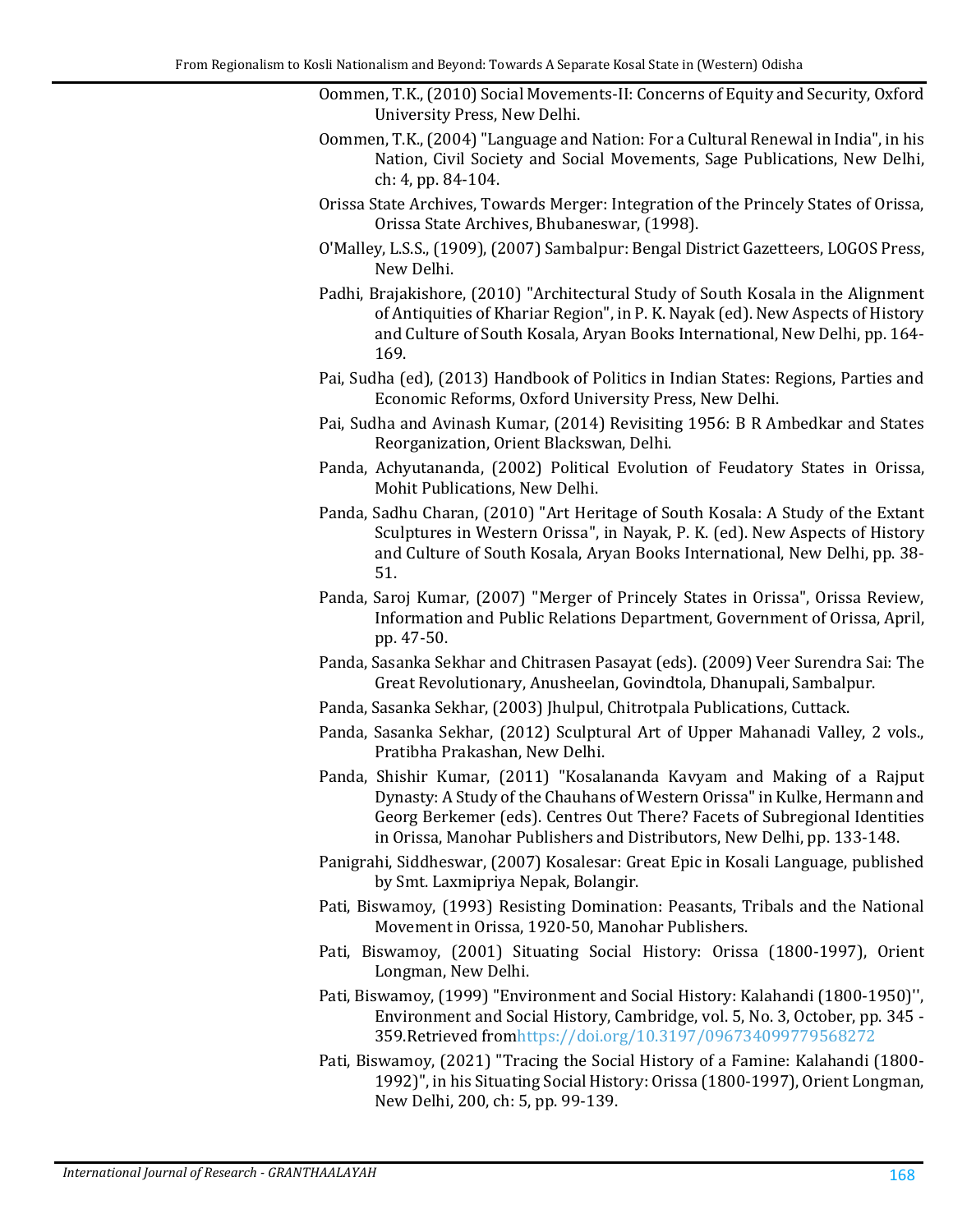- Patnaik, Surasinha, (2010) 'The Making of the Province of Orissa', Orissa Review, Department of Information and Public Relations, Government of Orissa, April, pp. 51-55.
- Patnaik, Utsa, (2007) The Republic of Hunger and Other Essays, Three Essays Collective, Gurgaon.
- Patra, S.C., (1979) Formation of the Province of Orissa: The Success of the First Linguistic Movement in India, Punthi Pustak, Calcutta.
- Pattnaik, Jeeban Kumar, (2010) "Stellate Brick Temple of Pataleswara at Budhikomna", in P. K. Nayak (ed). New Aspects of History and Culture of South Kosala, Aryan Books International, New Delhi, pp. 110-119.
- Pingle, Gautam, (2014) The Fall and Rise of Telangana, Orient Blackswan, Delhi.
- Pradhan, Jagdish, (1993) "Drought in Kalahandi: The Real Story'', Economic and Political Weekly, vol. 28, No. 22, May 29, pp. 1084-1088.
- Pradhan, Jagdish, (1993) "The Distorted Kalahandi and a Strategy for its Development", Social Action, New Delhi, vol. 43, July-September.
- Prakash, Amit, (2001) Jharkhand: Politics of Development and Identity, Orient Longman, New Delhi.
- Ramaswamy, Sumathi, (1997) Passions of the Tongue: Language Devotion in Tamil India, 1891-1970, University of California Press, Berkeley. Retrieved fro[mhttps://doi.org/10.1525/9780520918795](https://doi.org/10.1525/9780520918795)
- Rao, M. Govinda and Nirvikar Singh, (2015) Political Economy of Federalism in India, Oxford University Press, New Delhi, 2005/2015.Retrieved fro[mhttps://doi.org/10.1093/acprof:oso/9780195686937.003.0001](https://doi.org/10.1093/acprof:oso/9780195686937.003.0001)
- Rao, M.S.A (ed).(2000) Social Movements in India, Manohar, New Delhi, 1984/2000.
- Rath, G.C. (ed). (2006) Tribal Development in India: The Contemporary Debate, Sage Publications, New Delhi.
- Rath, Gopa Bandhu, (2004) Bolangir-Patnara Sanskrutika o Sahityika Parampara, published by Smt. Binodini Udgata, Koshal Nagar, Bolangir.
- Rath, Purna Chandra, (2014) Alibha Padachinha: Biographical and other Writings of Historian Purna Chandra Rath, published by Gopabandhu Rath, Koshal Nagar, Balangir, second edition.
- Rath, Purna Chandra, Foot Prints of the Forgotten Genius: A Memoir and a Compilation of the Writings of Late Purna Chandra Rath, published by Dr. Gopa Bandhu Rath, Koshal Nagar, College Chowk, Bolangir, 2008, especially ch: 12: "King of Kosala at the time of Hiuen Tsang's Visit", pp. 94-109, ch: 13: "King of Kosala at the time of Hiuen Tsang's Visit (Summary), pp. 110-111, ch; 19: "The Geography of Patna as found in Kosalananda kavya of Gangadhar Mishra", pp. 154-173, ch: 26: "A Treatise on Kosala and Tosala", ch: 32: "Gift of Kosala to Indian Culture", pp. 326-329.
- Raychaudhuri, Hemchandra (1923), (1996) Political History of Ancient India : From the Accession of Parikshit to the Extinction of the Gupta Dynasty, Oxford University Press, New Delhi.
- Renan, Ernest, (1882), (2010) "What is a Nation ?" in John Stuart Mill et. al. Nation and Nationality : Three Essays, Critical Quest, New Delhi, pp. 37-56.
- <span id="page-22-0"></span>Roy, Ramashray, (1985) "Region and Nation : A Heretical View" in Wallace, Paul (ed). Region and Nation in India, Oxford & IBH Publishing Co., New Delhi, pp. 269-286.
- Sahu, Bhairabi Prasad, (2013) The Changing Gaze : Regions and the Constructions of Early India, Oxford University Press, New Delhi.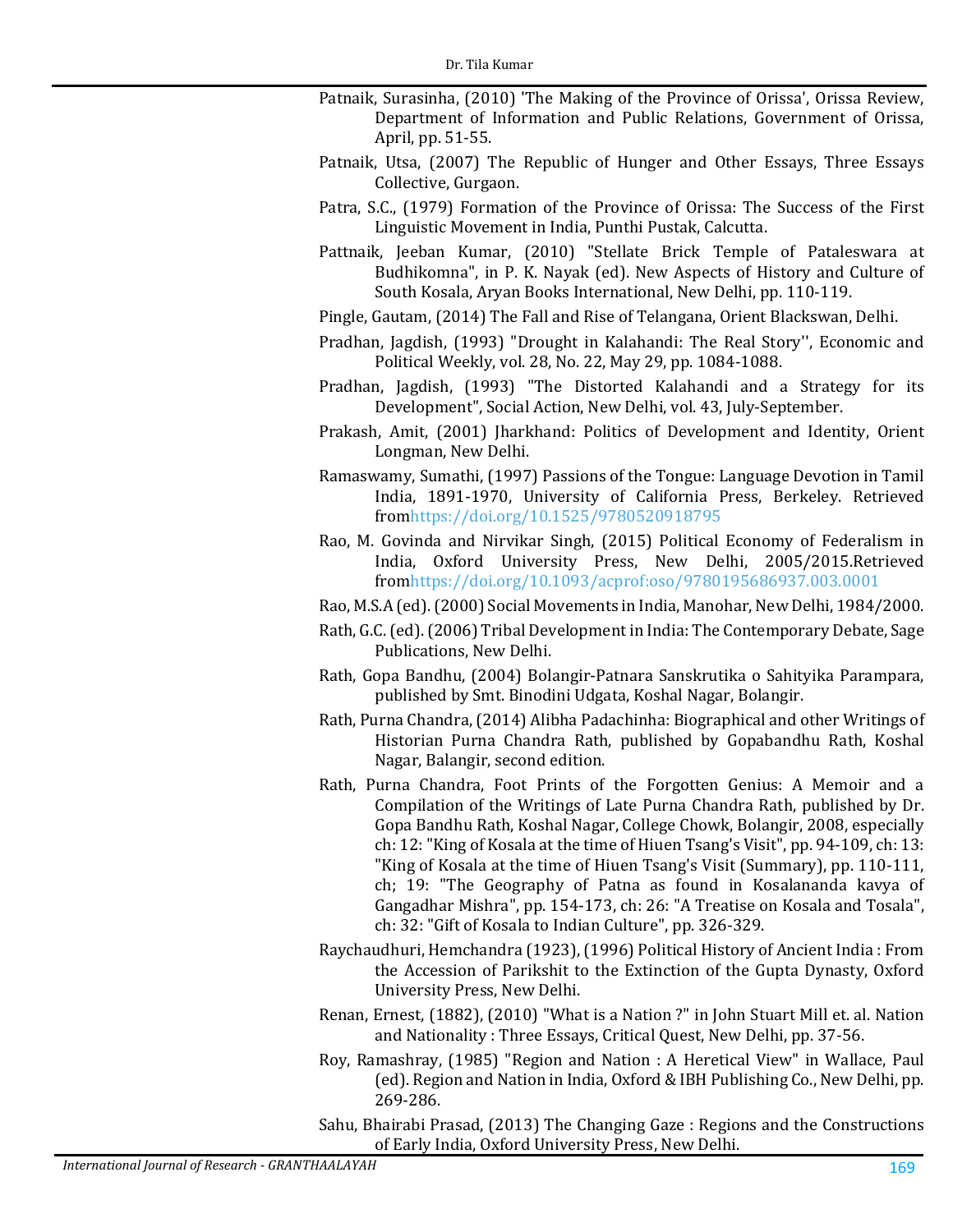- Sahu, Bhairabi Prasad, (2013) "Characterizing Early Medieval Indian Polity : The case of Daksina Kosala and Beyond" in his The Changing Gaze: Regions and the Constructions of Early India, Oxford University Press, New Delhi, ch: 7, pp. 152- 178.
- Sahu, Bhairabi Prasad, (2011) "Profiling Daksina Kosala : An Early Historical Subregion", in Hermann Kulke and Georg Berkemer (eds). Centres Out There? Facets of Subregional Identities in Orissa, Manohar Publishers and Distributors, Delhi, pp. 39-59.
- Sahu, Bhairabi Prasad, (2013) "The Making of an Early Historical Subregion ?" in his The Changing Gaze: Regions and the Constructions of Early India, Oxford University Press, New Delhi, ch: 4, pp. 80-105.
- Sahu, Dipti Ranjan, (2014) Sociology of Social Movement, Sage Publications, New Delhi.
- Sahu, Gorekhnath, (2017) A Metaphysical Discovery in Folk Festivals of Kosal Region, Kosal Sahitya Sanskruti Academy and Kosal Heritage Trust, Subarnapur.
- Sahu, Gorekhnath, Koshal Pradesh (in Odia), Priyambada Prakashani, Subarnapur (2005).
- Sahu, J. K., (1998) Historical Geography of Orissa, D. K. Print World Ltd., Delhi.
- Sahu, N.K. (ed). (1956).(2005) A History of Orissa : By W.W Hunter, Andrew Stirling, John Beames and N. K. Sahu, New Age Publications, Chandini Chowk, Cuttack, Reprint.
- Sahu, N.K., (2010)"A survey of the History of South Kosala", in P. K. Nayak (ed). New Aspects of History and Culture of South Kosala, Aryan Books International, New Delhi, pp. 1-16.
- Sainath, P., (1996) Everybody Loves a Good Drought : Stories from India's Poorest Districts, Penguin Books, Delhi.
- Sarangi, Asha (ed). (2009) Language and Politics in India, Oxford University Press, New Delhi.
- Sarangi, Asha and Sudha Pai, (2011) Interrogating Reorganisation of States : Culture, Identity and Politics in India, Routledge, New Delhi.
- Sarangi, Asha, (2013) "Division Spurs Growth ?'' Frontline, Chennai, vol. 30, No. 16, 7 August, pp. 17-20.
- Sarkar, Swatahsiddha, (2013) Gorkhaland Movement : Ethnic Conflict and State Response, Concept Publishing Company, New Delhi.
- Satpathy, Sachidananda (ed). (2005) Orissa : Vision-2020 : Towards Building a New and Modern Orissa, New Age Publications, Cuttack.
- Sen, Amartya, (2000) Development as Freedom, Oxford University Press, Delhi.
- Sen, Amartya, (1981) Poverty and Famines: An Essay on Entitlement and Deprivation, Clarendon Press, Oxford.
- Senapati, Nilamani and Durga Charan Kuanr, (1980) Kalahandi: Orissa District Gazetteers, Gazetteers Unit, Department of Revenue, Government of Orissa.
- Senapati, Nilamani and Durga Charan Kuanr, (1984) Supplement Koraput District Gazetteer, Gazetteers Unit, Department of Revenue, Government of Orissa.
- Senapati, Nilamani and Nabin Kumar Sahu, (1968) Balangir: Orissa District Gazetteers, Orissa Government Press, Cuttack.
- Senapati, Nilamani and Nabin Kumar Sahu, (1966) Koraput: Orissa District Gazetteers, Orissa Government Press, Cuttack.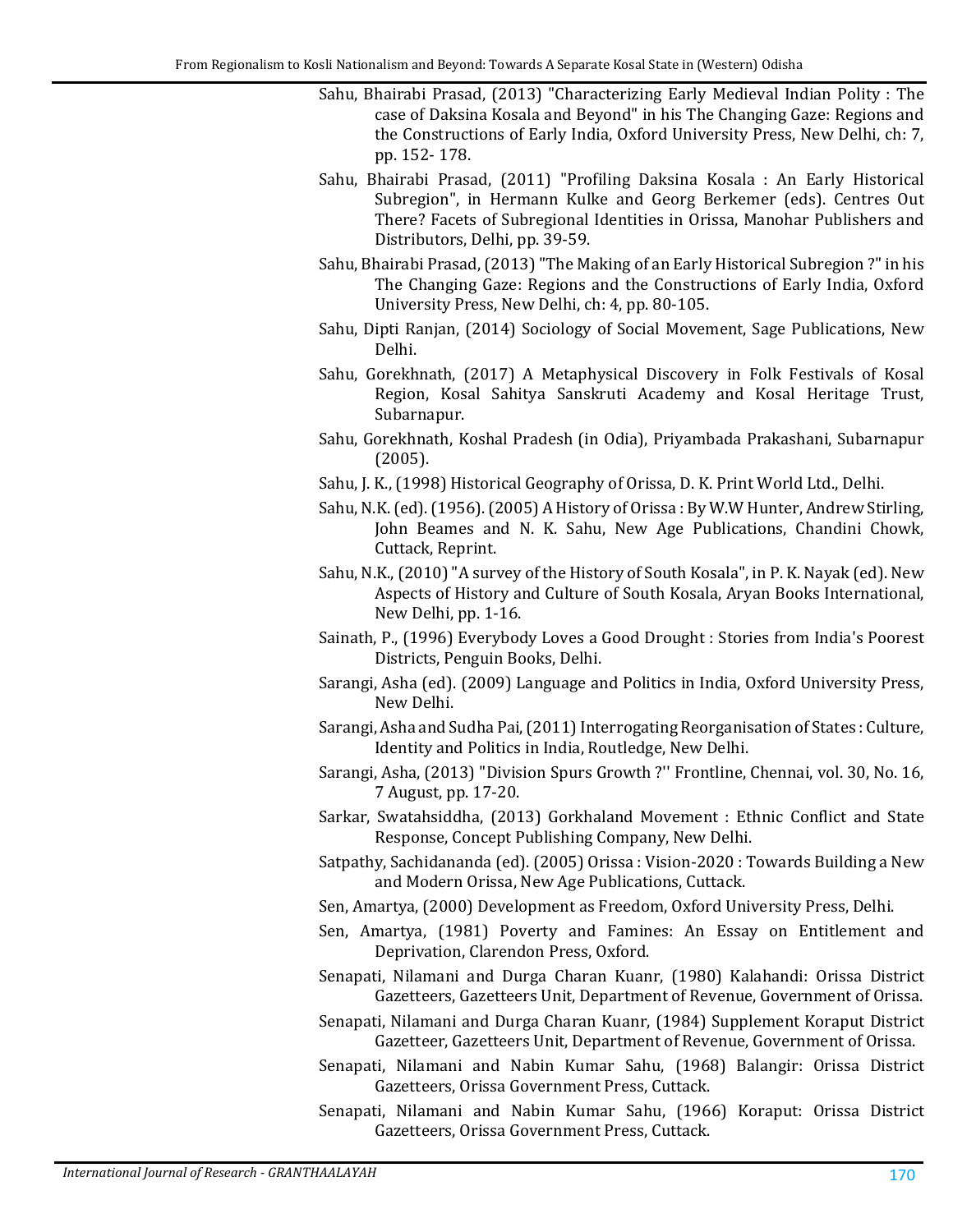- Sengupta, Jayanta, (2015) At the Margins: Discourses of Development, Democracy and Regionalism in Orissa, Oxford University Press, New Delhi. Retrieved fro[mhttps://doi.org/10.1093/acprof:oso/9780198099154.001.0001](https://doi.org/10.1093/acprof:oso/9780198099154.001.0001)
- Shah, Ghanshyam, (2004) Social Movements in India: A Review of Literature, Sage Publications, New Delhi, (1990/2004).
- Sharma, Devinder, (2005) "Kalahandi Syndrome engulfing India'', in Sachidananda Satpathy (ed) Orissa: Vision 2020: Towards Building a New and Modern Orissa, New Age Publications, Cuttack, ch: 4, pp. 21-25.
- Sharma, R.K., (2010) "Keynote Address: History and Culture of South Kosala", in P. K. Nayak (ed). New Aspects of History and Culture of South Kosala, Aryan Books International, New Delhi, pp. xvii-xx.
- Sharma, S.L. and T. K. Oommen (eds) (2000) Nation and National Identity in South Asia, Orient Longman, New Delhi.
- Sherif, M and Sherif, Carolyn, An Outline of Social Psychology, Harper, New York (1965).
- Singer, Thomas and Samuel Kimbles (eds). (2004) The Cultural Complex: Contemporary Jungian perspectives on Psyche and Society, Brunner-Routledge, London.
- Singh Deo, J. P., (1979) "The Traditional Account of the Origin of Dakshina Kosala", Journal of Ancient Indian History, vol. XI, 1977-1978, edited by Sisir Kumar Mitra, University of Calcutta.
- Singh Deo, Jitamitra Prasad,(1987) Cultural Profile of South Kosala, Gyan Publishing House, Delhi.
- Singh Deo, Jitamitra Prasad, (2010) "Yogini Cult is the gift of Bolangir District to Indian Culture", in Srinivas Udgata et.al (eds). Cultural Legacy of Western Odisha: A Commemorative Volume in Honour of Late P.C Rath (1909-1952), P.C Rath Memorial Trust, Koshal Nagar, Bolangir, pp. 71-82.
- Singh Deo, Jitamitra Prasad,(2010)"Yoni Tantra and Yoga of Sexual Transformation as Discovered in South Kosala", in P. K. Nayak (ed). New Aspects of History and Culture of South Kosala, Aryan Books International, New Delhi, pp. 174- 177.
- Singh, K.S. and S. Manoharan,(1993) Languages and Scripts, People of India national Series, Vol. IX, Oxford University Press, New Delhi and Anthropological Survey of India.
- Singh, K.S., (ed). (2012) People of India: Odisha, vol. XVI, Part ONE, published by Seagull Books, Calcutta for Anthropological Survey of India.
- Singh, K.S., (2012) "Foreword", in his (ed). People of India: Odisha, vol. XVI, Part ONE, published by Seagull Books, Calcutta for Anthropological Survey of India, pp. ix-xxxviii.
- Singh, Rajendra,(2001) Social Movements: Old and New: A Post-Modernist Critique, Sage Publications, New Delhi.
- Sinha, Aseema, (2005) The Regional Roots of Developmental Politics in India: A Divided Leviathan, Oxford University Press, New Delhi.
- Sinha, B.N. (1971), (1999) Geography of Orissa, National Book Trust, New Delhi, third revised edition.
- Skoda, Uwe, and Biswamoy Pati (eds). (2017) Highland Odisha: Life and Society Beyond the Coastal World, Primus Books, New Delhi.
- Smelser, Neil J., (1962) Theory of Collective Behaviour, Free Press, New York,.Retrieved fro[mhttps://doi.org/10.1037/14412-000](https://doi.org/10.1037/14412-000)